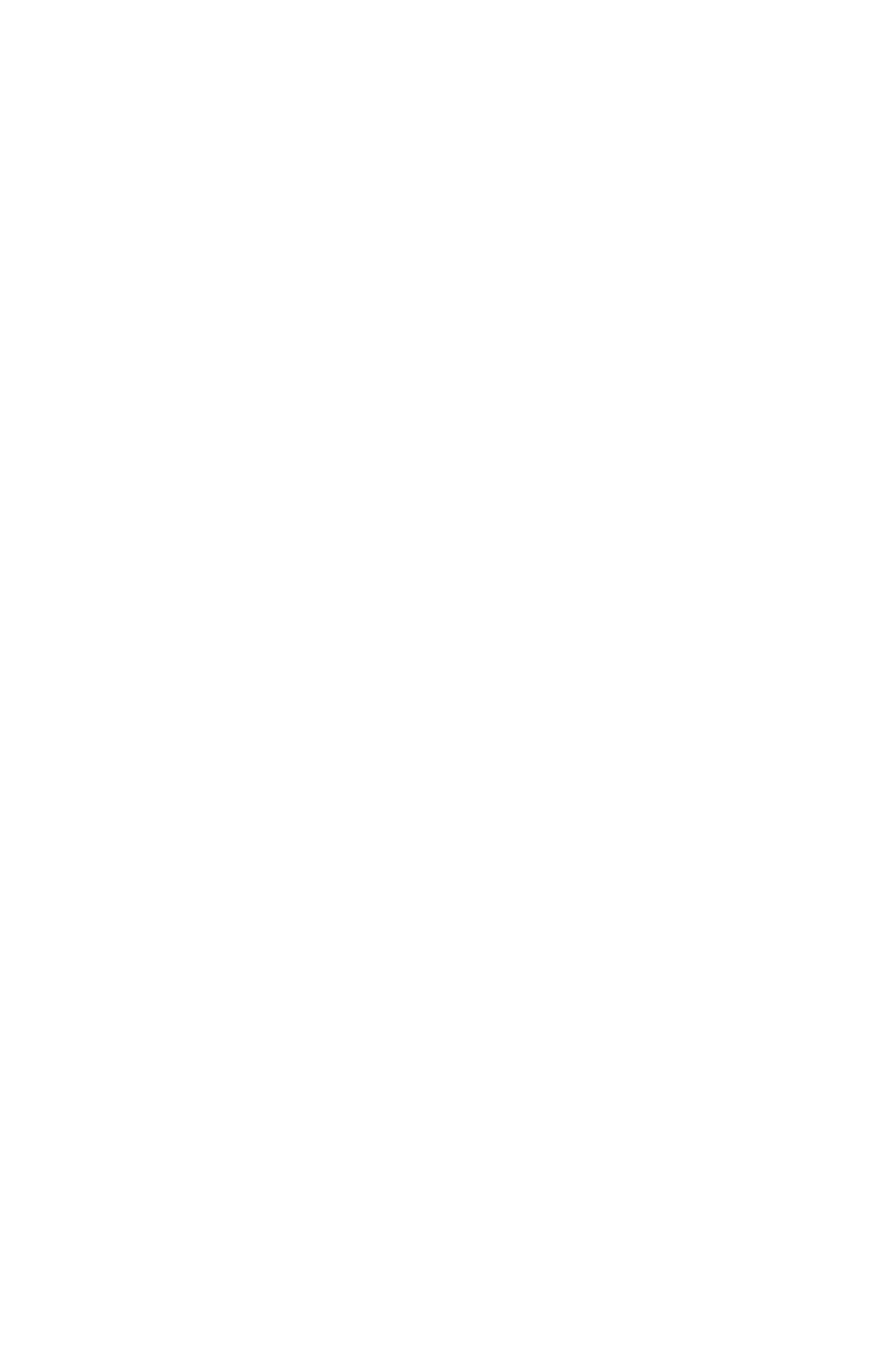# **TABLE OF CONTENTS**

| L. | PAGA Constitutes an Appropriate Exercise<br>of the Police Power by California to Protect                                             |  |
|----|--------------------------------------------------------------------------------------------------------------------------------------|--|
|    | II. Viking's Claim that It May Require Its<br>Employees to Waive Their Right to Bring a<br>PAGA Claim in Any Forum Flies in the      |  |
|    | III. PAGA Claims, like Labor Arbitrations, Are<br><b>Bilateral Proceedings Notwithstanding</b><br>that They May Benefit Multiple     |  |
|    | IV. Viking's Arguments Concerning the Cost and<br>Complexity of PAGA Claims Are Better<br>Addressed to the State Legislature than to |  |
|    |                                                                                                                                      |  |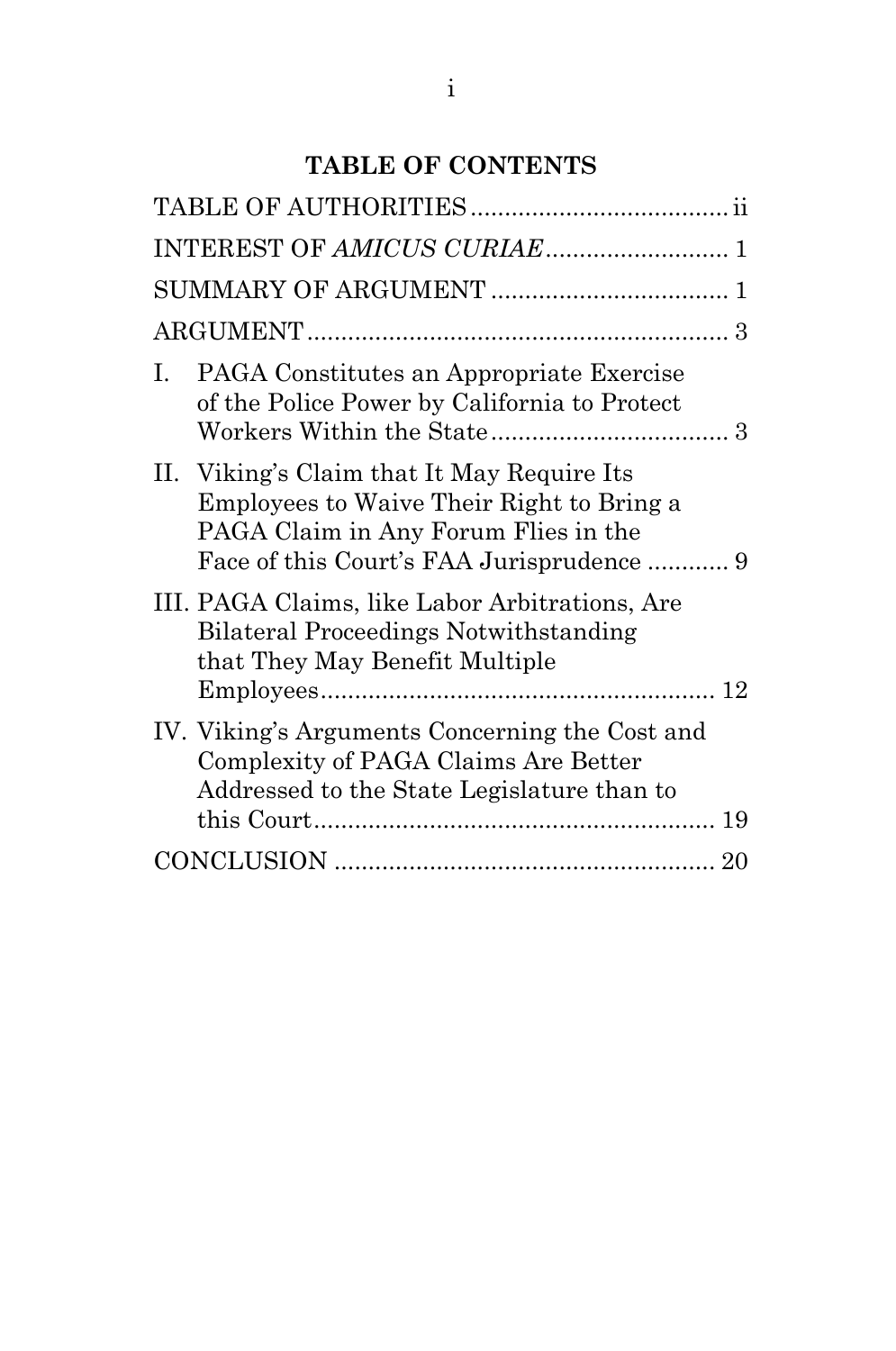# **TABLE OF AUTHORITIES**

**Cases**

| 14 Penn Plaza LLC v. Pyett,                                                     |
|---------------------------------------------------------------------------------|
| Arias v. Superior Ct.,                                                          |
| AT&T Mobility LLC v. Concepcion,                                                |
| Avon Prods., Inc. v. UAW Loc. 710,<br>386 F.2d 651 (8th Cir. 1967)  14          |
| Baumann v. Chase Inv. Servs. Corp.,<br>747 F.3d 1117 (9th Cir. 2014) 15, 16, 17 |
| Campbell-Ewald Co. v. Gomez,                                                    |
| Canela v. Costco Wholesale Corp.,                                               |
| De Canas v. Bica,                                                               |
| EEOC v. Waffle House,                                                           |
| Epic Sys. Corp. v. Lewis,                                                       |
| Eric Ry. Co. v. Tompkins,                                                       |
| Huff v. Securitas Sec. Servs. USA, Inc.,                                        |
| Iskanian v. CLS Transp. L.A., LLC,                                              |
|                                                                                 |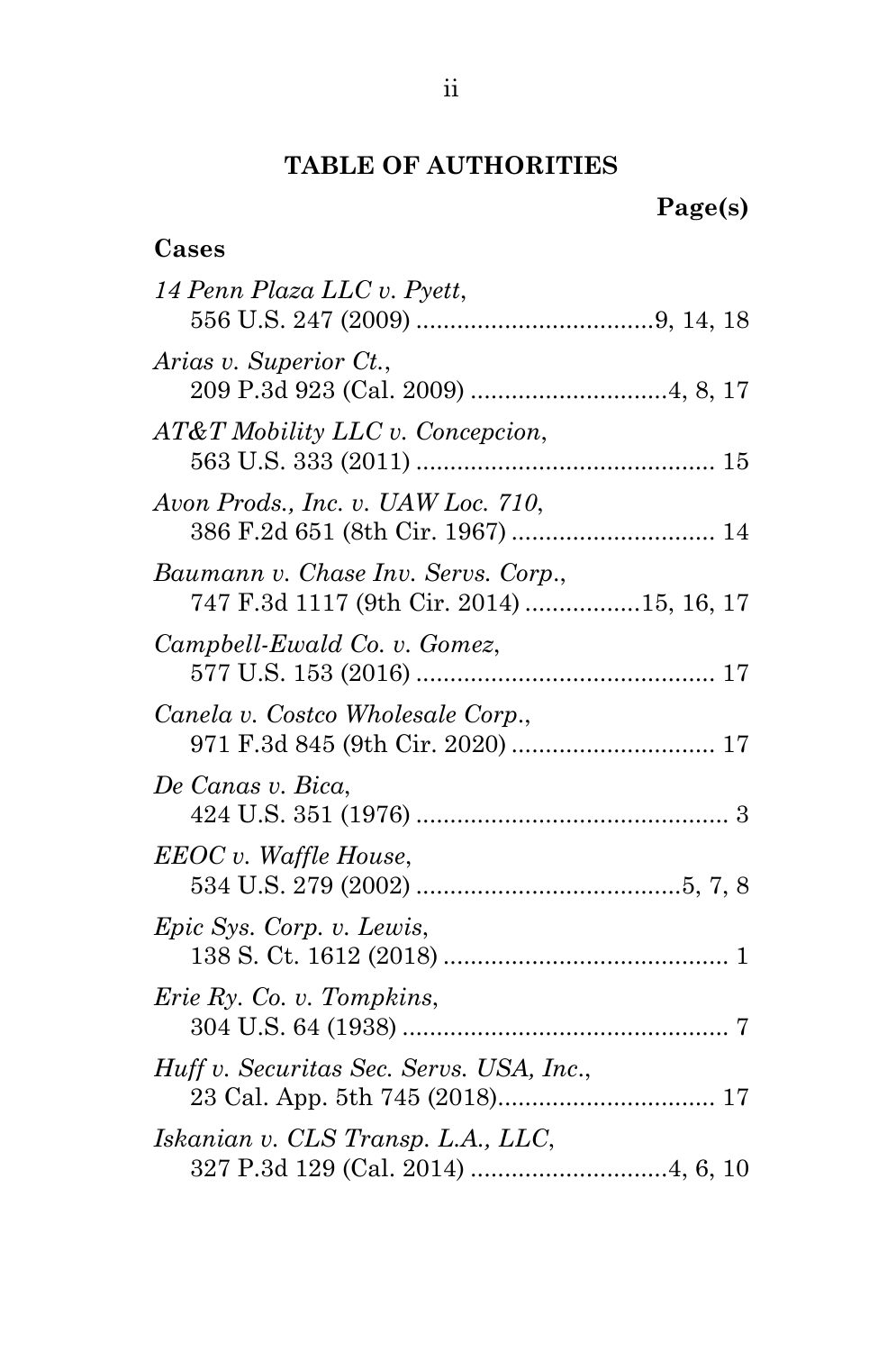| John Wiley & Sons, Inc. v. Livingston,                                                                                    |  |
|---------------------------------------------------------------------------------------------------------------------------|--|
| Kim v. Reins Int'l Cal., Inc.,                                                                                            |  |
| Magadia v. Wal-Mart Assocs., Inc.,                                                                                        |  |
| McKenzie v. Fed. Express Corp.,<br>765 F. Supp. 2d 1222 (C.D. Cal.                                                        |  |
| Metro. Life Ins. Co. v. Massachusetts,                                                                                    |  |
| Mitchell v. Robert DeMario Jewelry,<br>Inc.,                                                                              |  |
| Mitsubishi Motors Corp. v. Soler<br>Chrysler-Plymouth, Inc.,                                                              |  |
| Ochoa-Hernandez v. Cjaders Foods,<br>Inc.,<br>No. C 08-2073 MHP, 2010 WL<br>1340777 (N.D. Cal. Apr. 2, 2010) 17           |  |
| Preston v. Ferrer,                                                                                                        |  |
| Sakkab v. Luxottica Retail N.A., Inc.,                                                                                    |  |
| Saucillo v. Swift Transp. Co. of Ariz.,<br>LLC<br>Nos. 20-55119, 20-55159, 2022 WL<br>414692 (9th Cir. Feb. 11, 2022)  18 |  |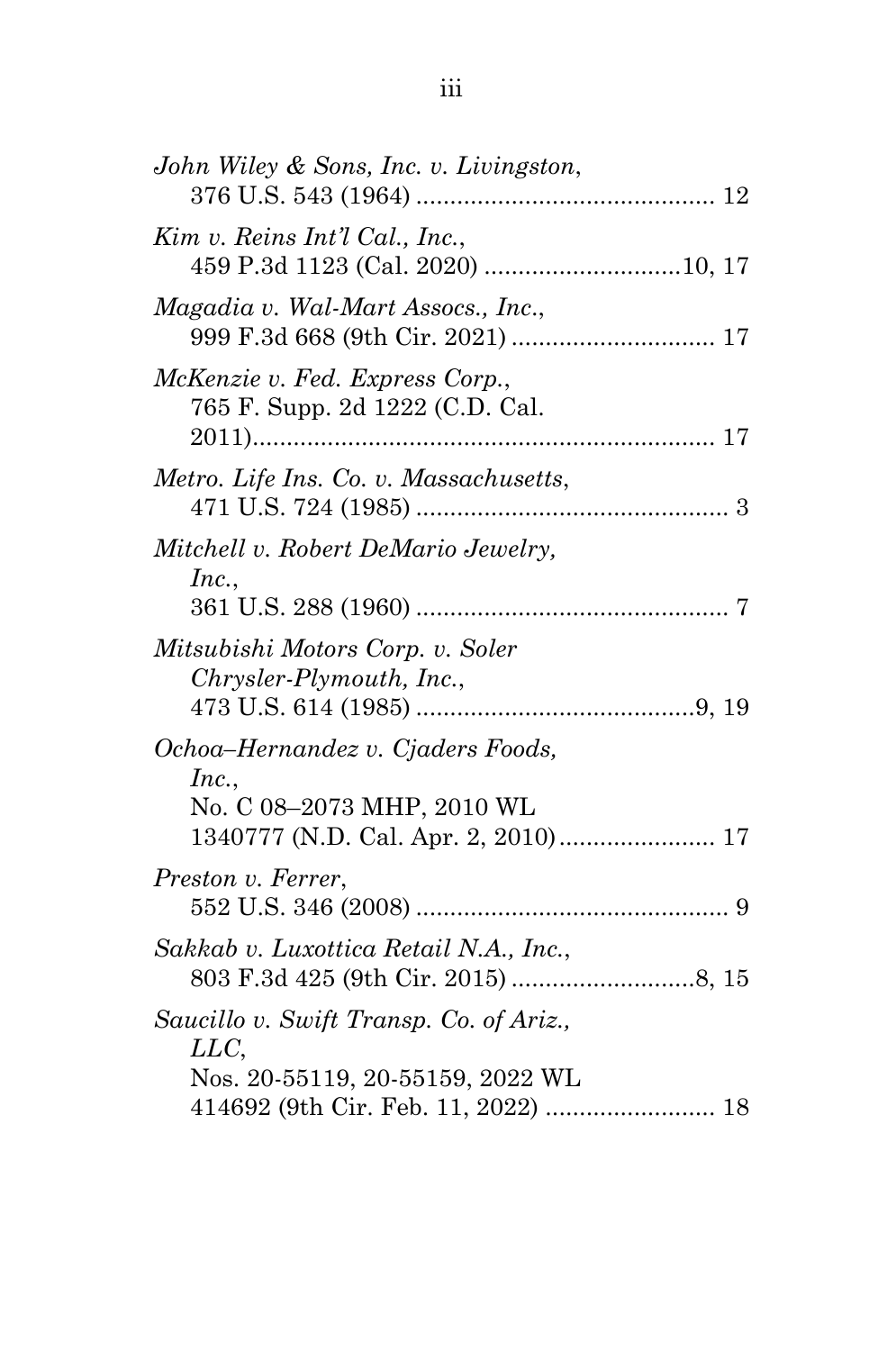| United Steelworkers of Am. v. Am. Mfg.<br>Co.,                          |
|-------------------------------------------------------------------------|
|                                                                         |
| Williams v. Superior Ct. of L.A. Cnty.,                                 |
| <b>Arbitration Decisions</b>                                            |
| Apex Smelting Co., 53 Lab. Arb. Rep.                                    |
| H.S. Automotive, 105 Lab. Arb. Rep.                                     |
| South Charleston Stamping & Mfg.,<br>115 Lab. Arb. Rep. (BL) 710 (2001) |
| <i>T.J. Maxx</i> , 113 Lab. Arb. Rep. (BL) 534                          |
| U.S. Steel Corp., 124 Lab. Arb. Rep.                                    |
| <b>Statutes</b>                                                         |
| Federal Arbitration Act, 9 U.S.C. §§ 1                                  |
| Private Attorneys General Act, Cal.                                     |
|                                                                         |
|                                                                         |
| <b>Other Authorities</b>                                                |
| Federal Rule of Civil Procedure 23  16                                  |
| Cal. B. Analysis, S.B. 1809 Assemb.                                     |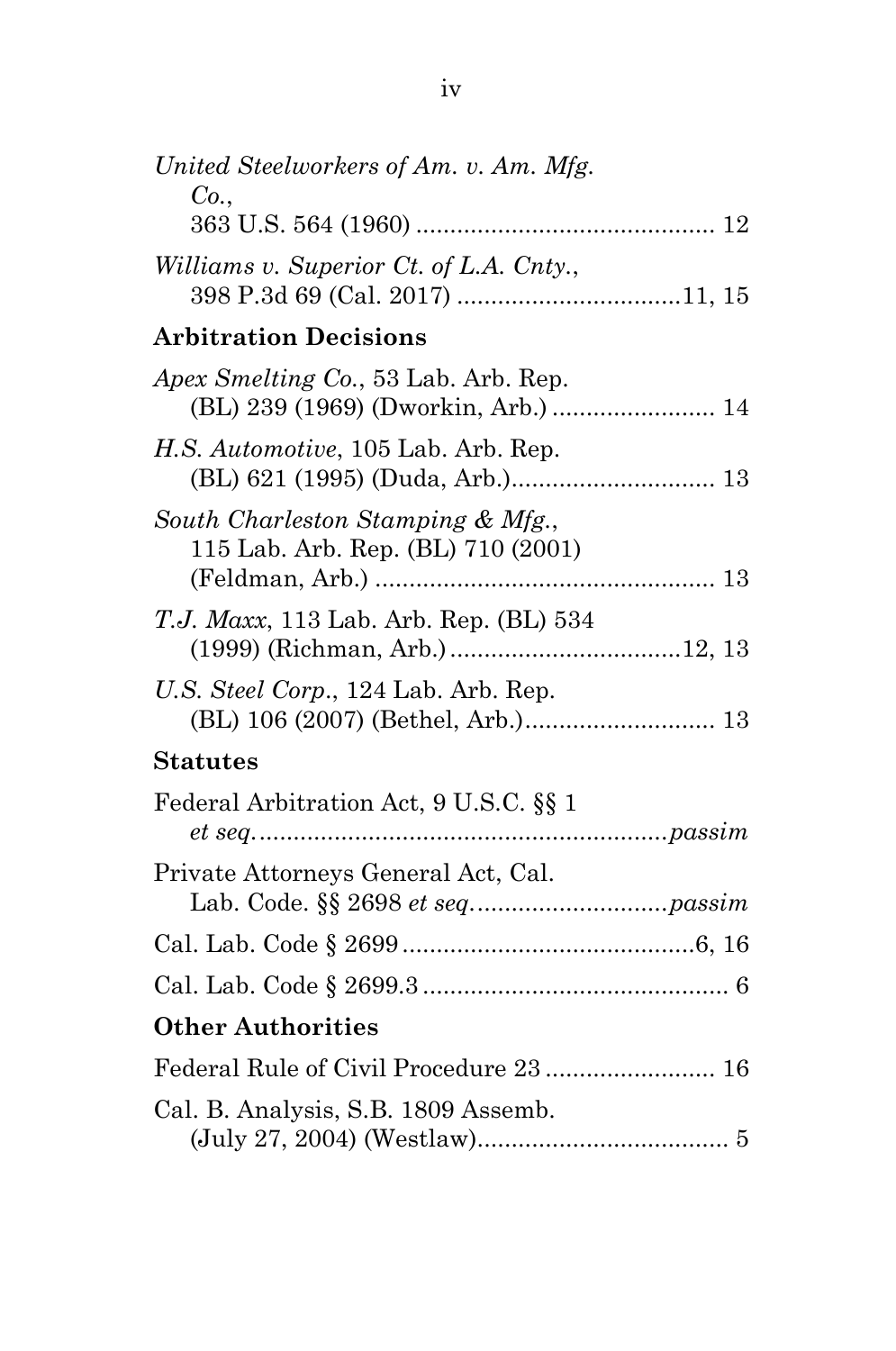| Dennis R. Nolan & Roger I. Abrams,<br>American Labor Arbitration: The<br><i>Early Years</i> , 35 U. Fl. L. Rev. 373<br>Nat'l Academy of Arbitrators, The<br>Common Law of the Workplace<br>(Theodore J. St. Antoine, ed., 2d ed. | Cal. B. Analysis, S.B. 796 Assemb. |  |
|----------------------------------------------------------------------------------------------------------------------------------------------------------------------------------------------------------------------------------|------------------------------------|--|
|                                                                                                                                                                                                                                  |                                    |  |
|                                                                                                                                                                                                                                  |                                    |  |
|                                                                                                                                                                                                                                  |                                    |  |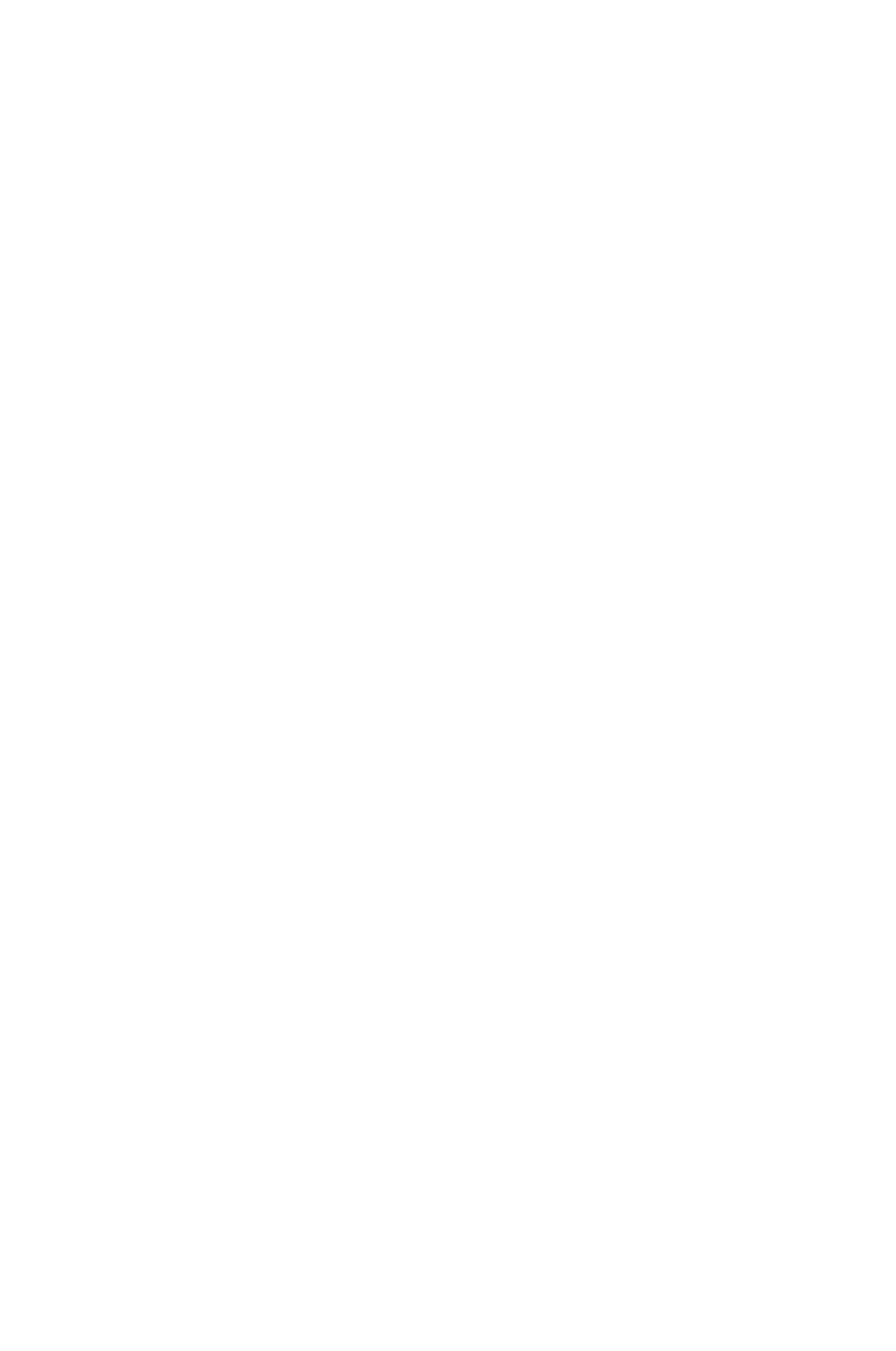#### **INTEREST OF** *AMICUS CURIAE*

The American Federation of Labor and Congress of Industrial Organizations (AFL-CIO) is a federation of 57 national and international labor organizations with a total membership of over 12.5 million working men and women, including more than 1.5 million who work in California.1 Those employees, and the millions of California employees who do not have the benefit of union representation, depend on the effective enforcement of state employment laws to protect their livelihood and their health and safety while at work. The AFL-CIO, therefore, has a strong interest in the issue presented in this case: whether an employer can require2 an employee to waive their right to bring a claim under the Private Attorney General Act (PAGA) as a condition of employment.

# **SUMMARY OF ARGUMENT**

California adopted the PAGA to address a problem squarely within the State's police powers – law enforcement authorities' chronic underenforcement of the State's labor code. The solution that California adopted to address this problem – the creation of statutory penalties for certain violations

<sup>1</sup> Counsel for the Petitioner and counsel for the Respondent have each consented to the filing of this *amicus* brief. No counsel for a party authored this brief in whole or in part, and no person or entity, other than the *amicus curiae*, made a monetary contribution to the preparation or submission of this brief.

<sup>2</sup> While the agreement here gave Respondent Moriana the option to opt out of the waiver, JA90, the clear result of accepting Petitioner Viking's argument and of reversing the Ninth Circuit would be to permit employers to require such waivers as a condition of employment. *See Epic Sys. Corp. v. Lewis*, 138 S. Ct. 1612, 1633 (2018) (Ginsburg, J., dissenting).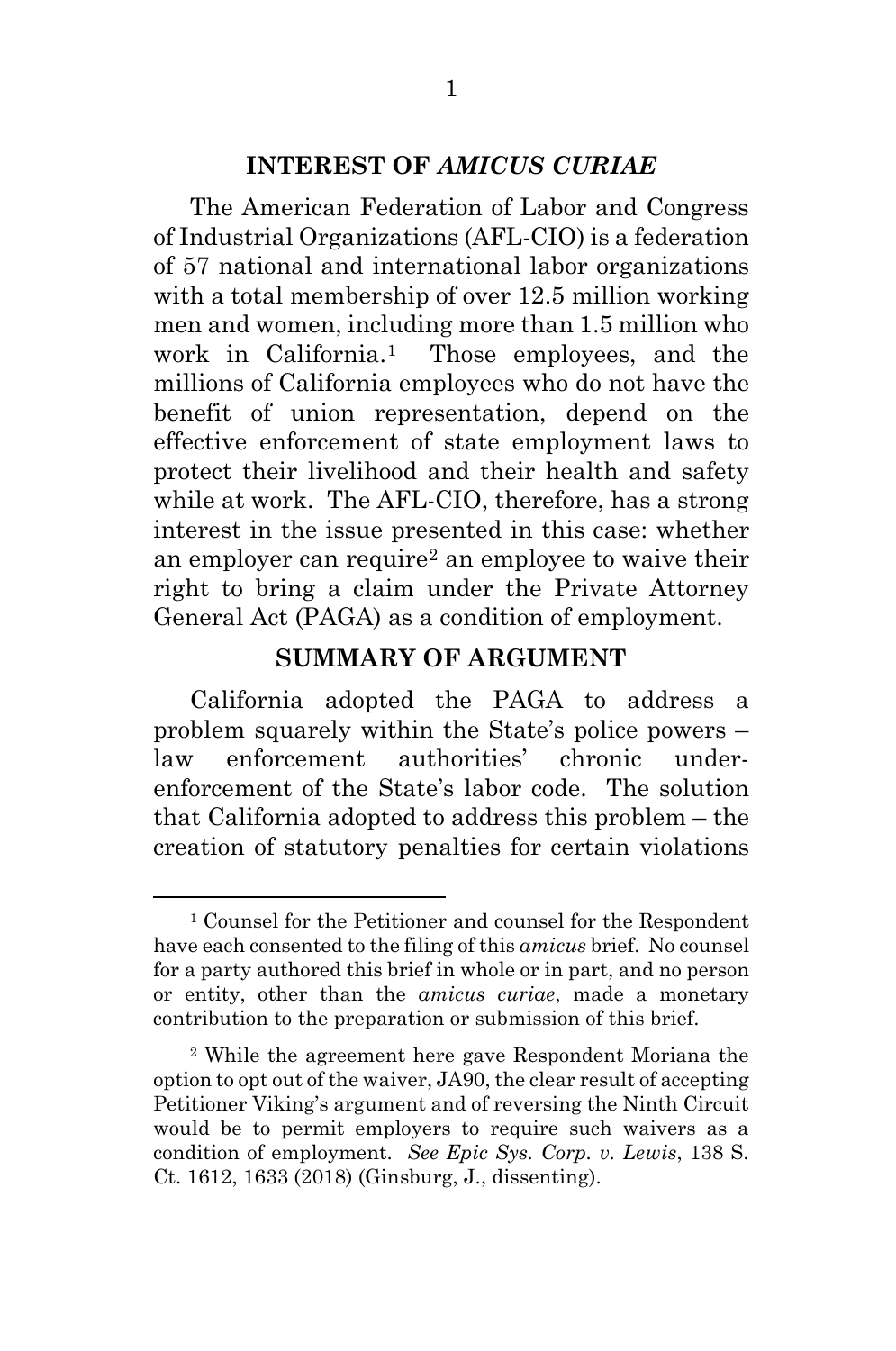that previously carried only criminal sanctions, the deputizing of employees as private attorney generals to bring suit where the State will not, and a remedial scheme where 75 percent of the recovery is retained by the State with the remainder distributed to affected employees – does not conflict in any way with the Federal Arbitration Act (FAA), 9 U.S.C. §§ 1 *et seq.* Certainly, the FAA does not permit an employer to require an employee to waive their right to bring a PAGA cause of action in *all* forums, as Petitioner Viking River Cruises proposes here.

As to arbitration specifically, although a PAGA plaintiff may seek penalties resulting from their employer's violation of their coworkers' rights, a PAGA proceeding remains a bilateral proceeding between the employee stating the PAGA claim and the employer, not a class or collective action of the sort this Court has held is incompatible with arbitration. Indeed, a PAGA claim is similar to the sort of arbitration proceedings that routinely take place pursuant to collective bargaining agreements, a type of arbitration that long predated the FAA. In labor arbitrations, unions routinely arbitrate matters that affect multiple employees. However, because the union alone represents the employees' interests in the matter, the arbitration proceeding remains bilateral.

Viking's claim reduces to an argument that because PAGA claims can be complex and awards may be high, this Court should allow employers to bar the claims entirely. Obviously, that is not the law. Many statutory claims, such as those brought under antitrust and securities law, are complex, but this Court has made clear that they may be resolved in arbitration. And, it need hardly be stated that claims of significant economic consequence are routinely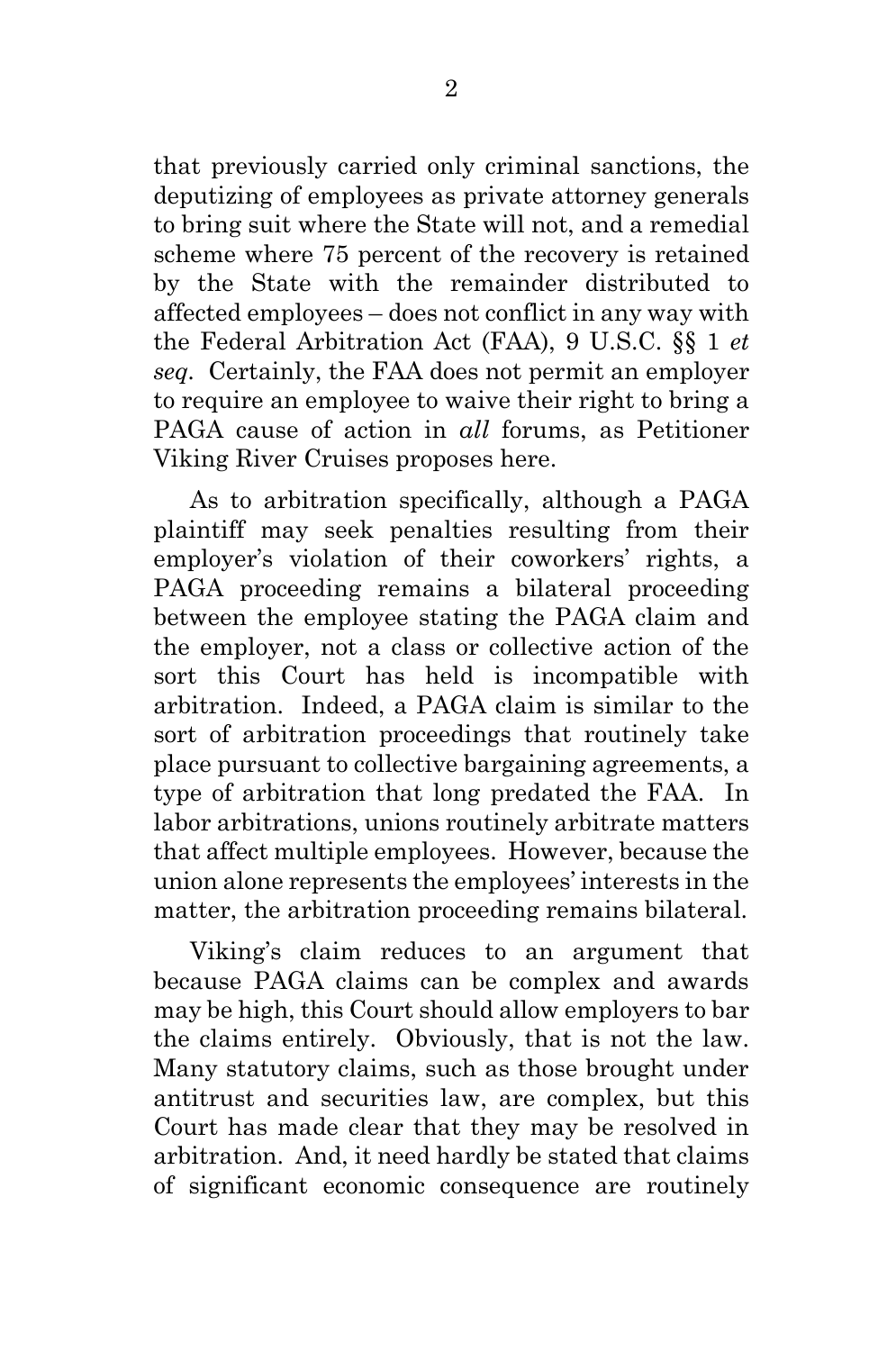resolved in arbitral proceedings. Viking's arguments are thus better directed to the California legislature than to this Court.

#### **ARGUMENT**

# **I. PAGA Constitutes an Appropriate Exercise of the Police Power by California to Protect Workers Within the State**

The principle that the states have authority to create causes of action, define their elements and provide appropriate remedies within all areas outside the federal government's exclusive jurisdiction is fundamental to the constitutional system of federalism. There is no question that states have such authority in the area of employment. As this Court has recognized, "States possess broad authority under their police powers to regulate the employment relationship to protect workers within the State. Child labor laws, minimum and other wage laws, laws affecting occupational health and safety . . . are only a few examples." *De Canas v. Bica,* 424 U.S. 351, 356 (1976). And this Court has made clear that it "must presume that Congress did not intend to preempt areas of traditional state regulation." *Metro. Life Ins. Co. v. Massachusetts*, 471 U.S. 724, 740 (1985) (citing *Jones v. Rath Packing Co.,* 430 U. S. 519, 525 (1977)). The California legislature exercised that clear constitutional authority here in enacting the PAGA. Contrary to Viking's contention, this is "a prerogative states enjoy under the FAA." Pet'rs Br. at 16.

The California legislature adopted the PAGA and designed its specific features, including who can bring a PAGA action, the elements of the cause of action,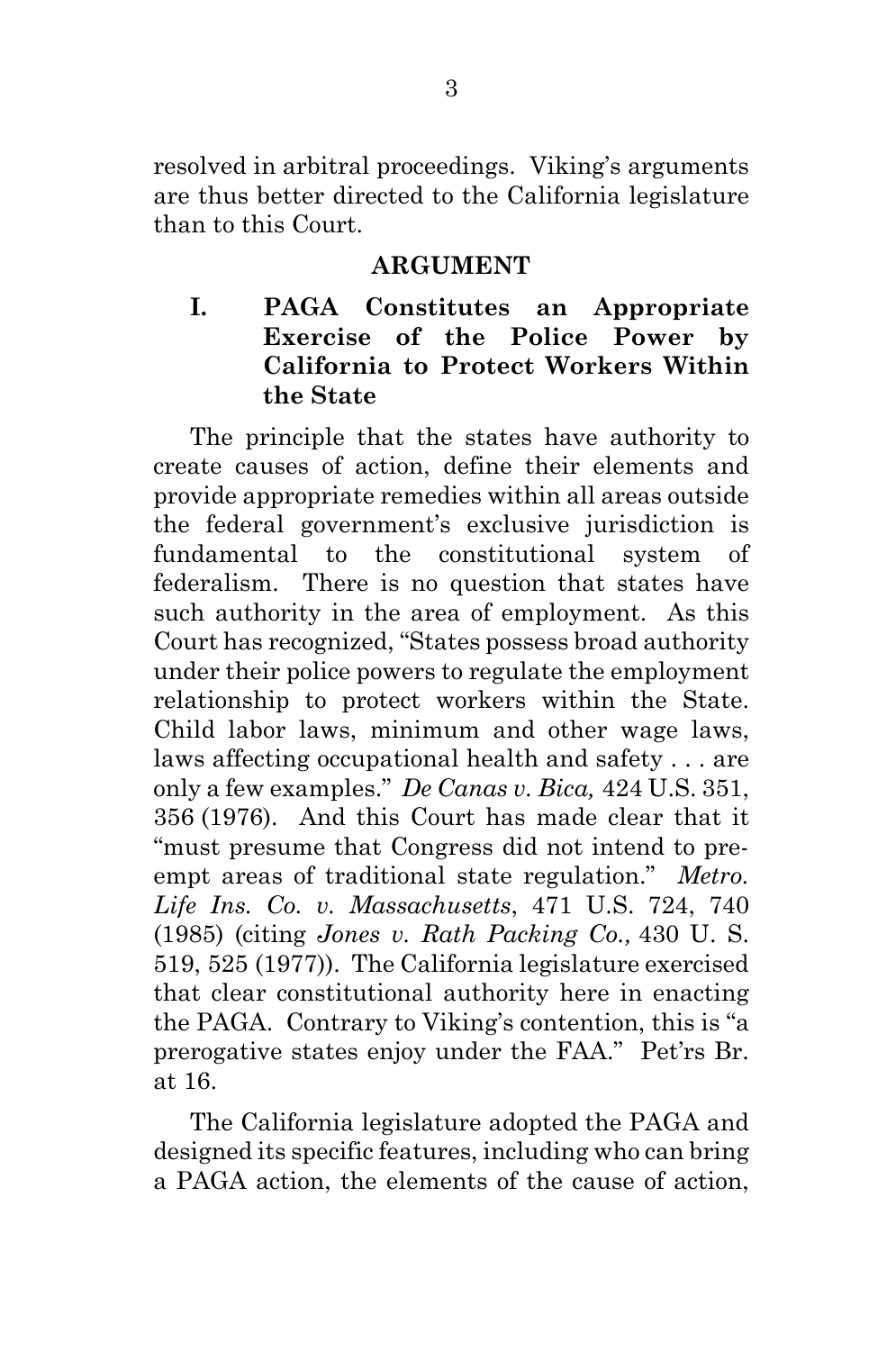and the available remedies, to address a problem the legislature identified in the enforcement of the State's labor code. The legislature found that the state agencies charged with enforcing the labor code were not adequately enforcing the code and, acting alone, could not do so. In particular, the legislature found that the state agencies could not adequately collect penalties owed the state for violations of the code, penalties that were needed to fund the State's own education and enforcement efforts.

As the California Supreme Court explained in *Arias v. Superior Court*, 209 P.3d 923, 929-30 (Cal. 2009):

The Legislature declared that adequate financing of labor law enforcement was necessary to achieve maximum compliance with state labor laws, that staffing levels for labor law enforcement agencies had declined and were unlikely to keep pace with the future growth of the labor market, and that it was therefore in the public interest to allow aggrieved employees, acting as private attorneys general, to recover civil penalties for Labor Code violations.

In other words, "[T]he lack of government resources to enforce the Labor Code led to a legislative choice to deputize and incentivize employees uniquely positioned to detect and prosecute such violations through the PAGA." *Iskanian v. CLS Transp. L.A., LLC*, 327 P.3d 129, 154 (Cal. 2014).

The State Supreme Court's finding concerning the legislature's intent is well-founded in the legislative history. In enacting the original version of the PAGA,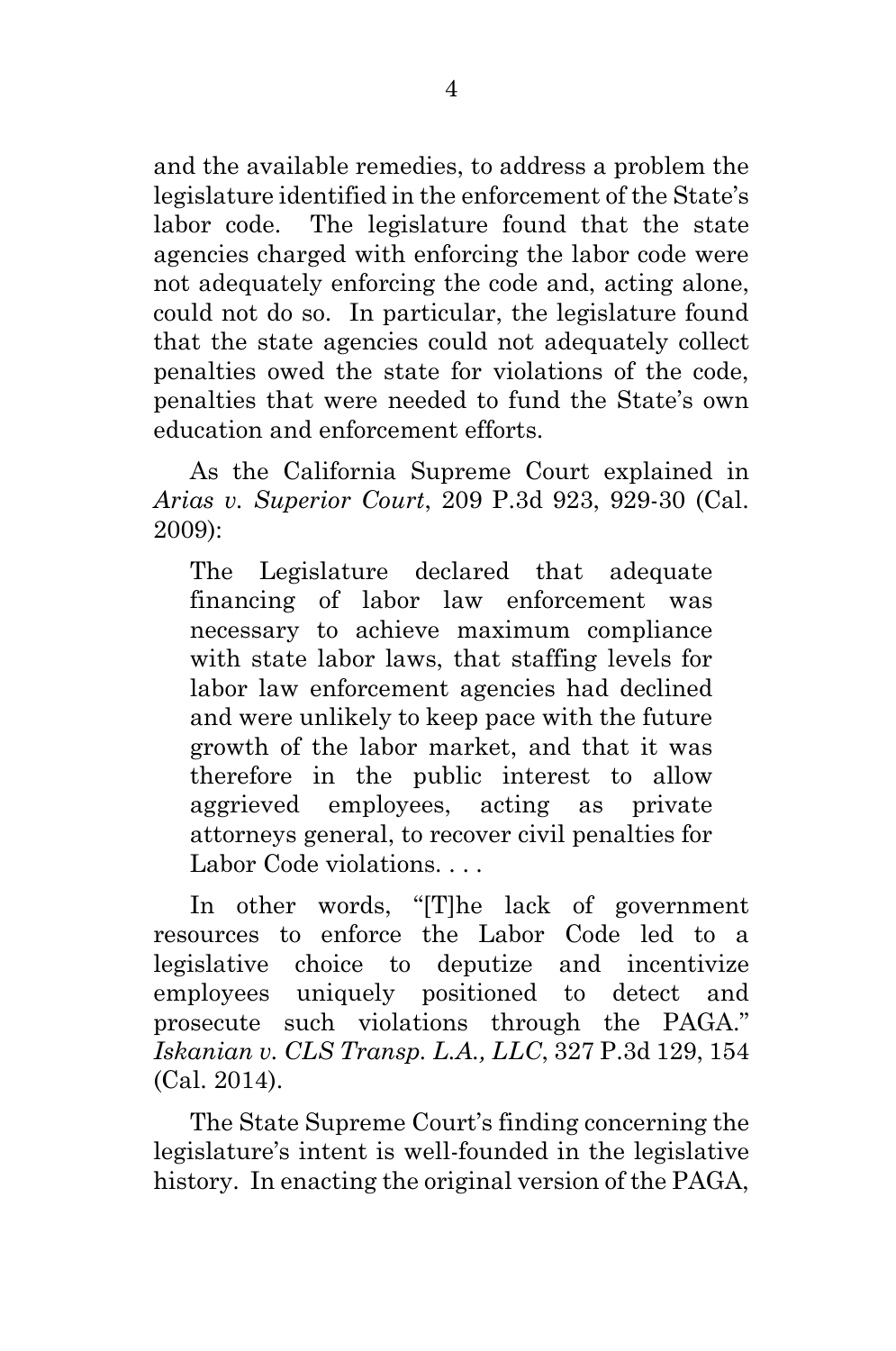the law's sponsors explained that "private actions to enforce the Labor Code are needed because [the state labor agency] simply does not have the resources to pursue all of the labor violations occurring in the garment industry, agriculture, and other industries." Cal. B. Analysis, S.B. 796 Assemb. (June 26, 2003) (Westlaw). The legislature reiterated these concerns when it amended the PAGA the following year, explaining that "the state's current inability to enforce labor laws effectively is due to inadequate staffing and the continued growth of the underground economy" and that, therefore, "private actions to enforce the provisions of the Labor Code were necessary to ensure compliance with the law." Cal. B. Analysis, S.B. 1809 Assemb. (July 27, 2004) (Westlaw).

State legislatures have and must continue to have discretion concerning the means of enforcing state law, consistent with the FAA. This Court has held that agreements to arbitrate cannot prevent a government agency from enforcing the law in court, even when the enforcement is initiated by a charge filed by an employee who is party to an arbitration agreement and even when that employee may benefit from the government enforcement. *EEOC v. Waffle House*, 534 U.S. 279 (2002). The same is true when a state legislature decides that it is necessary to vest enforcement authority in a private party not acting through a class action or other form of joinder procedure.

Conditional on an employee first giving notice to the relevant State enforcement agency of the specific provisions of the Labor Code the employee alleges were violated and the State notifying the employee that it does not intend to investigate or failing to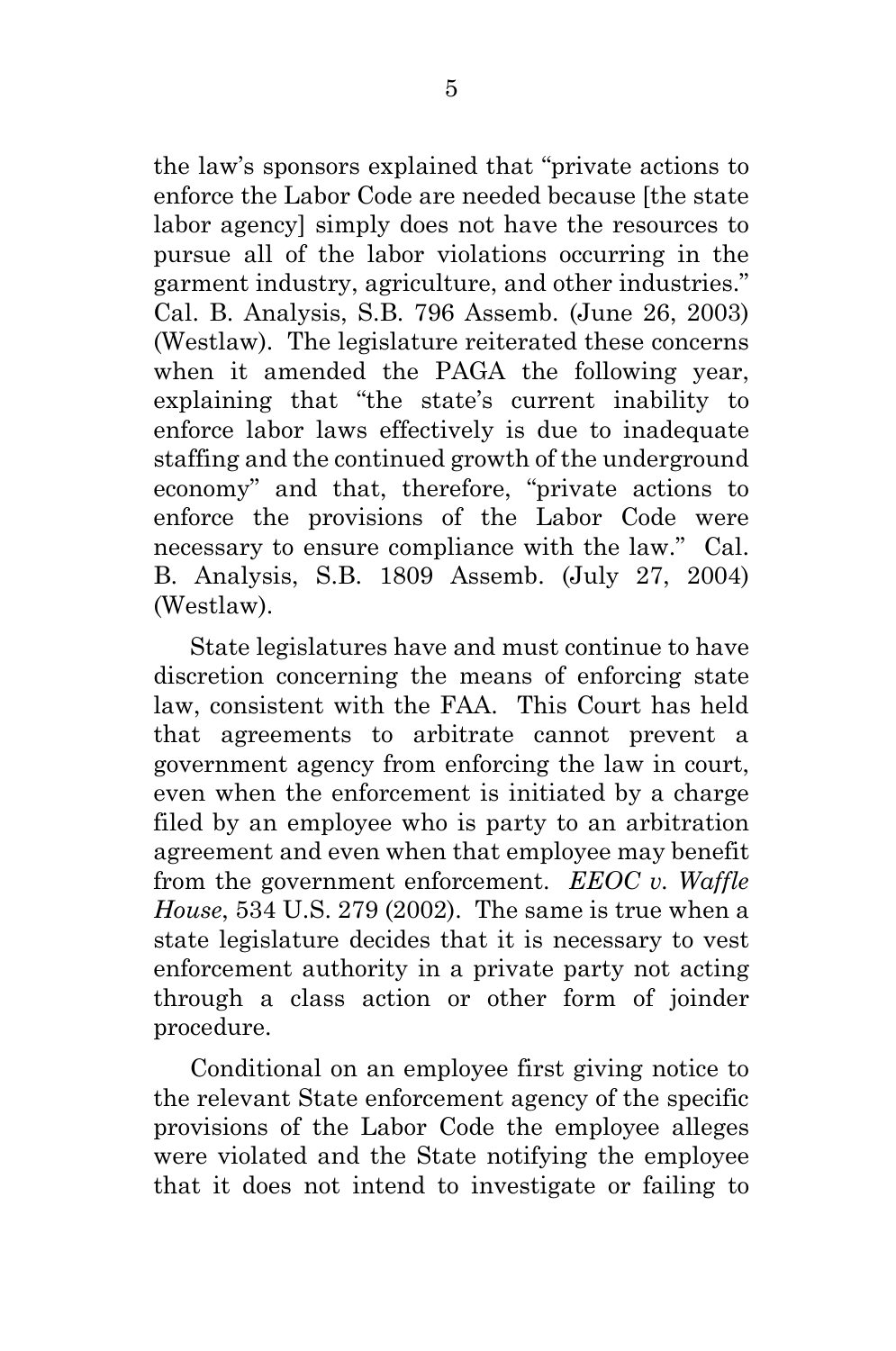respond within a specified period, the California legislature has vested a substantive right in an employee whose rights under the State Labor Code are violated to act as a private attorney general and collect penalties both for the State and for him or herself as well as for other employees of the same employer. Cal. Lab. Code §§ 2699, 2699.3. The legislature also vested in employees a substantive right to collect attorney's fees for vindicating the state's interests in this manner. Cal. Lab. Code §  $2699(g)(1)$ . Those are *all* essential elements of the cause of action created by the legislature, including the individual employee's right to seek penalties for the violation of fellow employees' rights. As the California Supreme Court specifically observed in *Iskanian*, "a prohibition of [claims for penalties due to the violation of other employees' rights] frustrates the PAGA's objectives." 327 P.3d at 313. Allowing an individual employee to seek only penalties resulting from the violation of her or his own rights, the Court found, "will not result in the penalties contemplated under the PAGA to punish and deter employer practices that violate the rights of numerous employees under the Labor Code." *Id*. (*quoting Arias*, 209 P.3d at 932-34).3

<sup>3</sup> Viking's central argument, that the PAGA does not confer any substantive rights, Petitioner's Brief at 6, is simply wrong. If a state legislature adopted a prohibition against employment discrimination and provided only for compensatory damages in one statute and then, subsequently, adopted a second statute permitting recovery of civil penalties and attorney's fees, clearly the second statute would create substantive rights. It would not merely be a procedural statute. That is exactly what the California legislature did in the PAGA. And, as Respondent Moriana demonstrates, each element of the cause of action created by the California legislature in the PAGA as well as each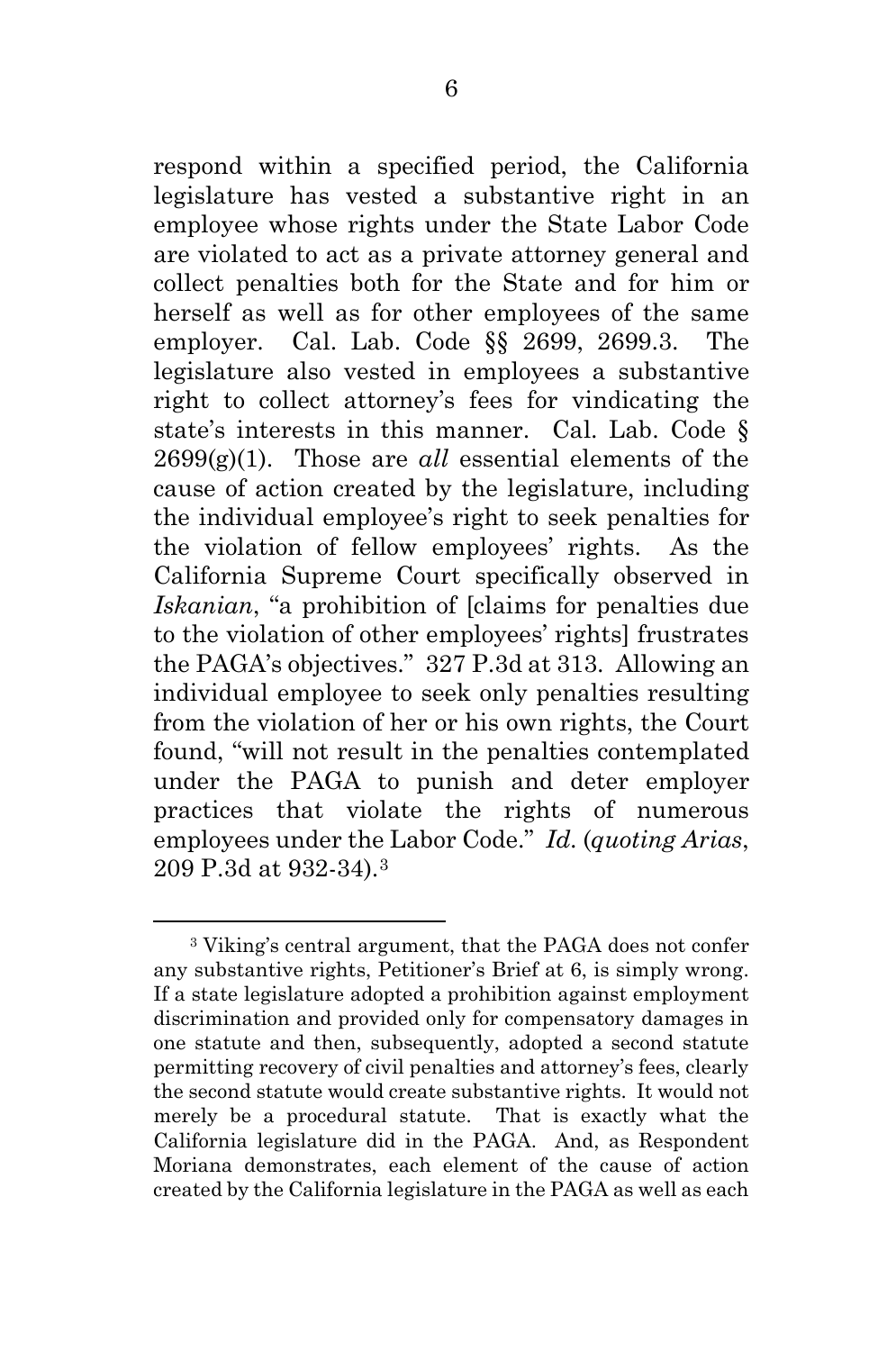The State legislature chose to vest a private right of action under the PAGA in each individual employee whose rights are violated. Knowing that employees, particularly those who remain employed by the employer that violated their rights, are often reluctant to enforce their rights<sup>4</sup> and that employees are more likely to have knowledge of the violation of their coworkers' rights than the State enforcement agency, the State legislature also chose to encourage private enforcement by (1) permitting the individual employee who brings the PAGA action to retain a percentage of the penalties assessed, (2) permitting the individual who brings the PAGA action to seek penalties for the violation of the rights of other employees of the same employer, and (3) permitting the employee who brings the PAGA action to collect attorney's fees. Each of those aspects of the individual employee's PAGA cause of action created by the State is essential to the vindication of the State's clear and legitimate objective.

This Court found in *Waffle House* that "these statutes unambiguously authorize the EEOC to obtain the relief that it seeks in its complaint if it can prove its case against [the employer.]" 534 U.S. at 287. So too here; the PAGA "unambiguously authorize[s]" a single employee "to obtain the relief that [he or she] seeks in [the] complaint if [he or she]

form of available relief is clearly substantive and not procedural under *Erie Railway Co. v. Tompkins*, 304 U.S. 64 (1938), and its progeny. Resp't Br. at 23-24.

<sup>4</sup> As this Court has observed, "it needs no argument to show that fear of economic retaliation might often operate to induce aggrieved employees quietly to accept substandard conditions." *Mitchell v. Robert DeMario Jewelry, Inc.,* 361 U.S. 288, 292 (1960).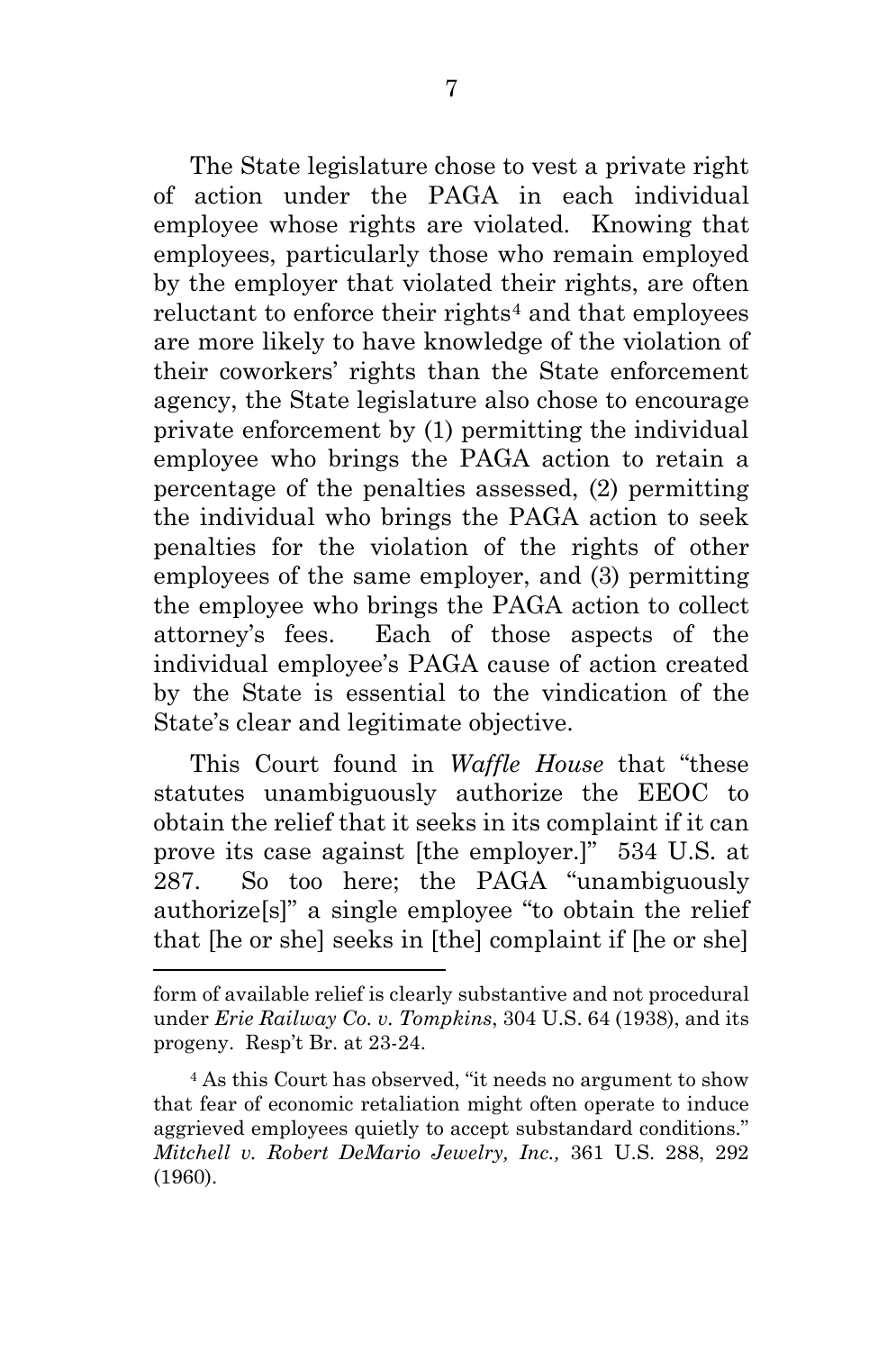can prove [his or her] case against [the employer.]" And courts cannot "announce a categorical rule precluding an expressly authorized form of relief as inappropriate in all cases in which the employee has signed an arbitration agreement." *Id.* at 293. "To hold otherwise would undermine the detailed enforcement scheme created by [the legislature]." *Id.* at 296. Viking's suggestion that "[n]othing that happens here will affect California's ability to enforce its wage-and-hour laws," Petitioner's Brief at 48, both flies in the fact of the State legislature's findings and conclusions and is patently wrong.

Finally, the State legislature chose to create a cause of action in the PAGA and to establish available remedies that do not require or depend on any form of representative proceeding. That is the clear and binding holding of *Arias*. A single employee can seek all the relief authorized in the PAGA and need not seek class certification or any other form of joinder in order to do so. *Arias*, 209 P.3d at 929-34. "PAGA claims do not require any special procedures. . . . Nothing prevents parties from agreeing to use informal procedures to arbitrate representative PAGA claims." *Sakkab v. Luxottica Retail N.A., Inc.*, 803 F.3d 425, 436 (9th Cir. 2015).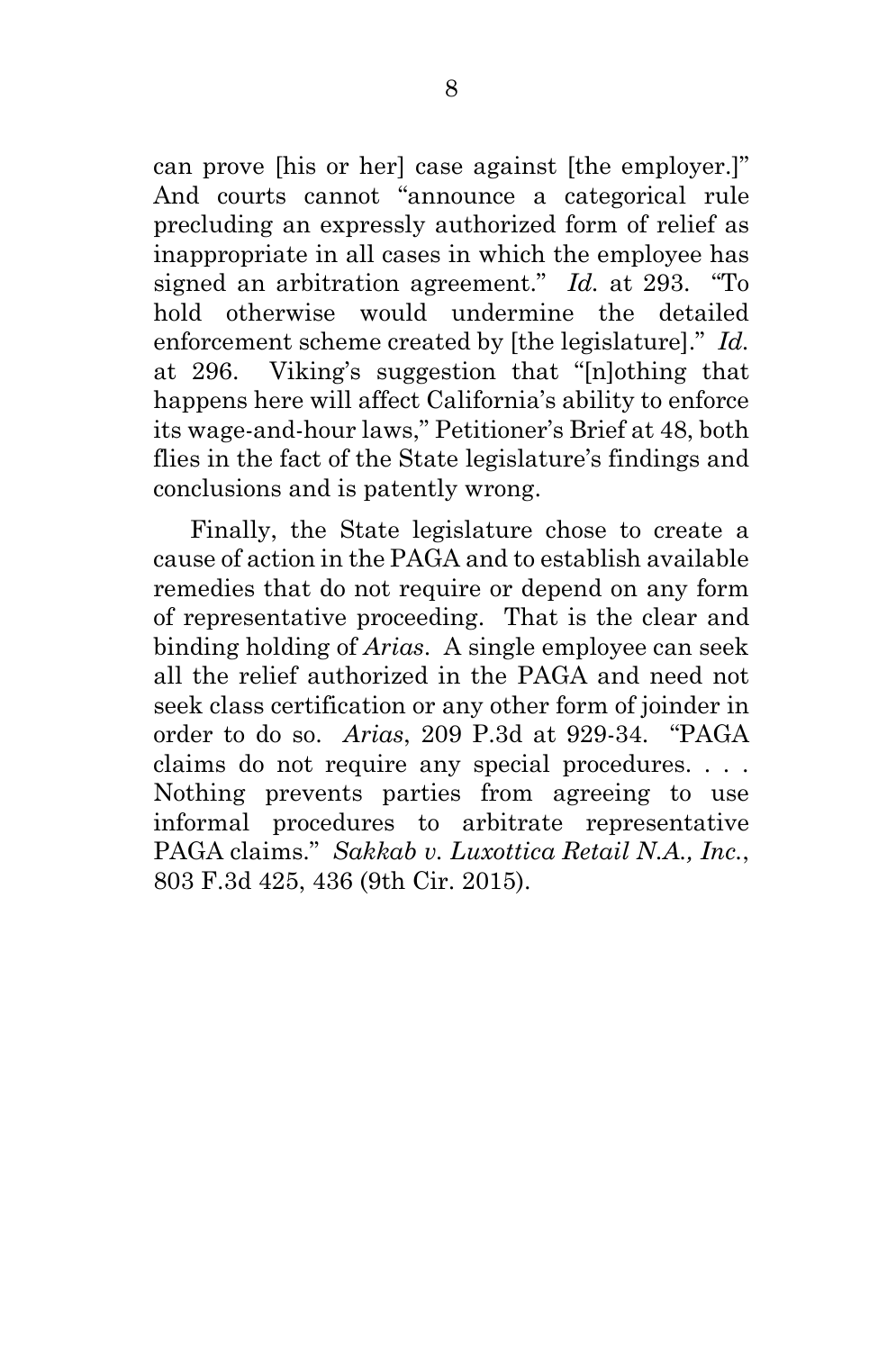# **II. Viking's Claim that It May Require Its Employees to Waive Their Right to Bring a PAGA Claim in Any Forum Flies in the Face of this Court's FAA Jurisprudence**

Under this Court's FAA jurisprudence, agreements to arbitrate are enforceable only if, "[b]y agreeing to arbitrate a statutory claim, a party does not forgo the substantive rights afforded by [a] statute." *Mitsubishi Motors Corp. v. Soler Chrysler-Plymouth, Inc.*, 473 U.S. 614, 628 (1985). By forbidding the pursuit of PAGA claims in court *and* in arbitration, the agreement at issue here requires employees to "forgo the substantive rights afforded by the [PAGA]." *Id.* at 628. Indeed, Viking acknowledges that the agreement requires that employees "forgo PAGA claims." Pet'rs Br. at 19. This case thus stands in stark contrast to *Preston v. Ferrer*, 552 U.S. 346 (2008), where this Court enforced the agreement to arbitrate because the case presented "only a question concerning the forum in which the parties' dispute will be heard. . . . So [the parties] relinquish<sup>[]</sup> no substantive rights . . . California law may accord [them]." *Id*. at 359.

This Court's FAA jurisprudence precludes not only waiver of an entire cause of action but waiver of available remedies. *See Mitsubishi Motors*, 473 U.S. at 637 n. 19. As this Court held in *Pyett*, quoting *Gilmer*, enforcing arbitration agreements encompassing statutory employment claims is required by the FAA when "arbitrating [the statutory claims] would not undermine the statute's 'remedial and deterrent function.'" *14 Penn Plaza LLC v. Pyett*, 556 U.S. 247, 258 (2009) (*quoting Gilmer v. Interstate/Johnson Lane Corp.*, 500 U.S. 20, 30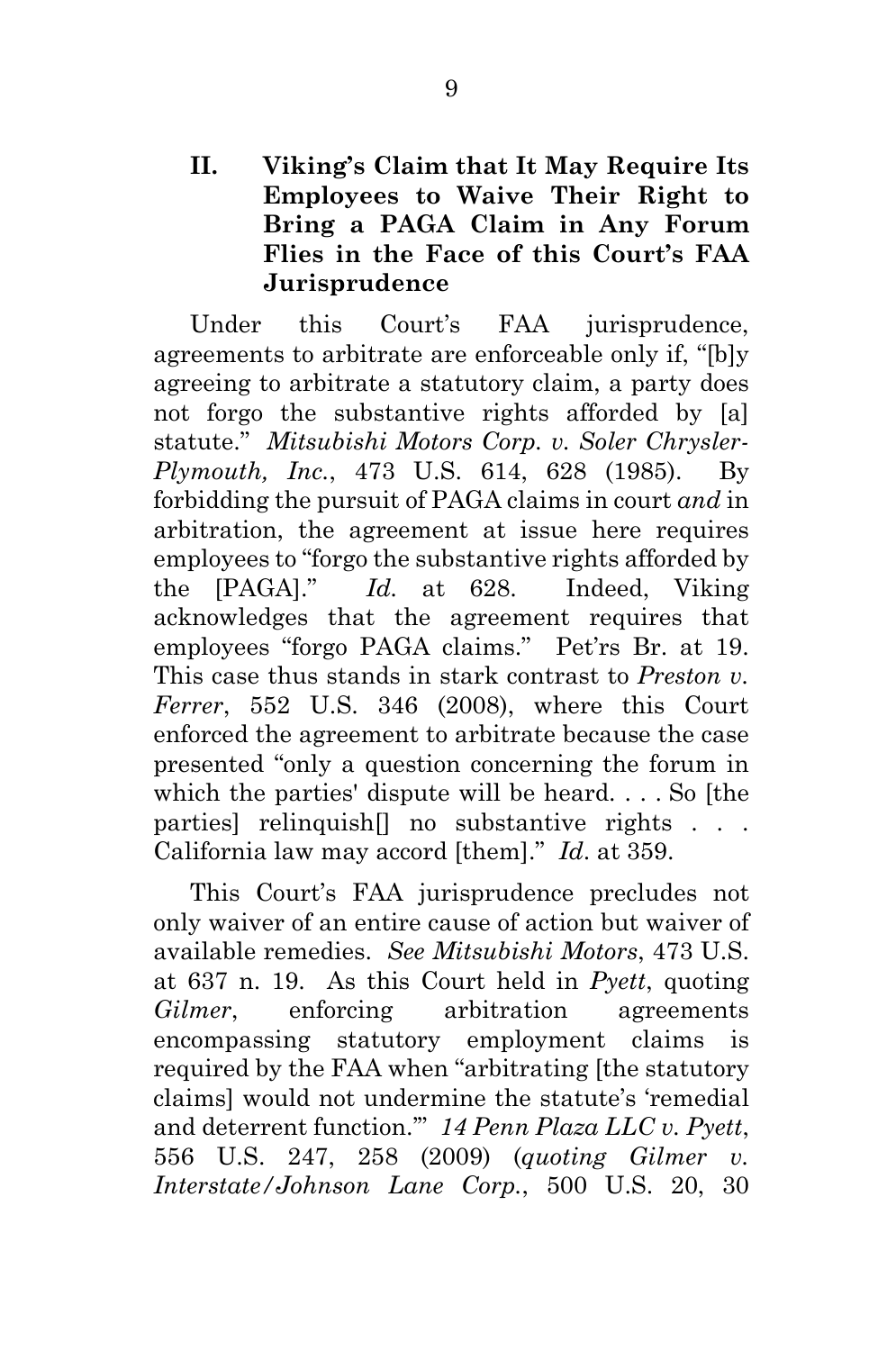(1991)). But preventing an individual employee from bringing a PAGA claim in any forum or barring that employee from seeking all the remedies provided for in the PAGA would certainly undermine the statute's intended function.

The fact that Viking's argument flies in the face of this Court's established FAA jurisprudence is illustrated by the following hypotheticals. If the legislature had adopted the PAGA but provided for employer-wide injunctive relief as a remedy for the violation of the statutory rights of employees other than the plaintiff rather than civil penalties, Viking's argument that the cause of action could be waived in an arbitration agreement would be baseless. Similarly, if the legislature had adopted the PAGA, but provided that 100 percent of the penalties due for violation of the statutory rights of employees other than the plaintiff would be paid to the State, Viking would have no argument whatsoever that arbitration of the PAGA claim would be inconsistent with the fundamental attributes of arbitration.5 Finally, if the legislature had adopted the PAGA, but provided that 25 percent of the penalties due for violation of the statutory rights of employees other than the plaintiff would be paid to the plaintiff, Viking would similarly have no argument whatsoever under the FAA. The fact that the legislature actually adopted the provisions contained in the PAGA and provided that 25 percent of the penalties due for violation of the

<sup>5</sup> Or "the Legislature could have chosen to deputize citizens who were not employees of the defendant employer to prosecute qui tam actions." *Iskanian*, 327 P.3d at 152. *See also Kim v. Reins Int'l Cal., Inc.*, 459 P.3d 1123, 1130 (Cal. 2020) ("The state can deputize anyone it likes to pursue its claim, including a plaintiff who has suffered no actual injury.").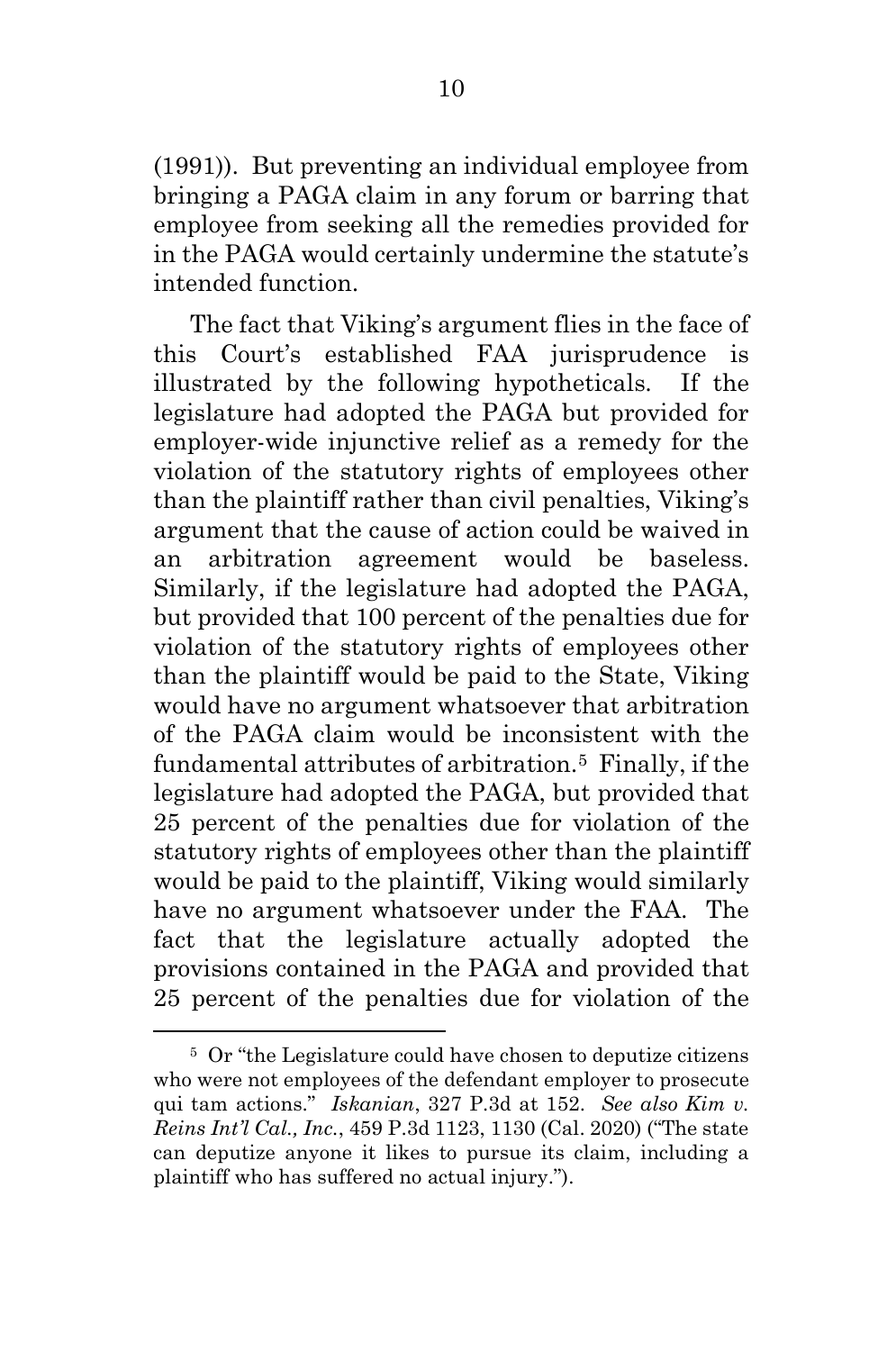statutory rights of employees other than the plaintiff are paid to employees who are not party to the action does not in any manner alter the conclusion.

It is no answer if Viking replies that, even if this Court reverses the holding below to the extent that it permits individual employees to seek penalties resulting from the violation of other employees' rights, all individual employees will remain free to seek the penalties provided in the PAGA resulting from the violation of their own rights in individual arbitration proceedings. The PAGA vests a cause of action in individual employees and the remedies available under the PAGA all attach to that individual's cause of action. Permitting an individual employee to waive the remedies he or she can seek for the violation of other employees' rights is inconsistent with this Court's precedents and would defeat the core purpose of the PAGA. *See Williams v. Superior Ct. of L.A. Cnty.*, 398 P.3d 69, 79 (Cal. 2017) (legislature intended to both "expand[] the universe of those who might enforce the law" and "expand[] . . . the sanctions violators might be subject to" in actions brought be a single employer in order to "advance the state's public policy of affording employees workplaces free of Labor Code violations, notwithstanding the inability of state agencies to monitor every employer or industry").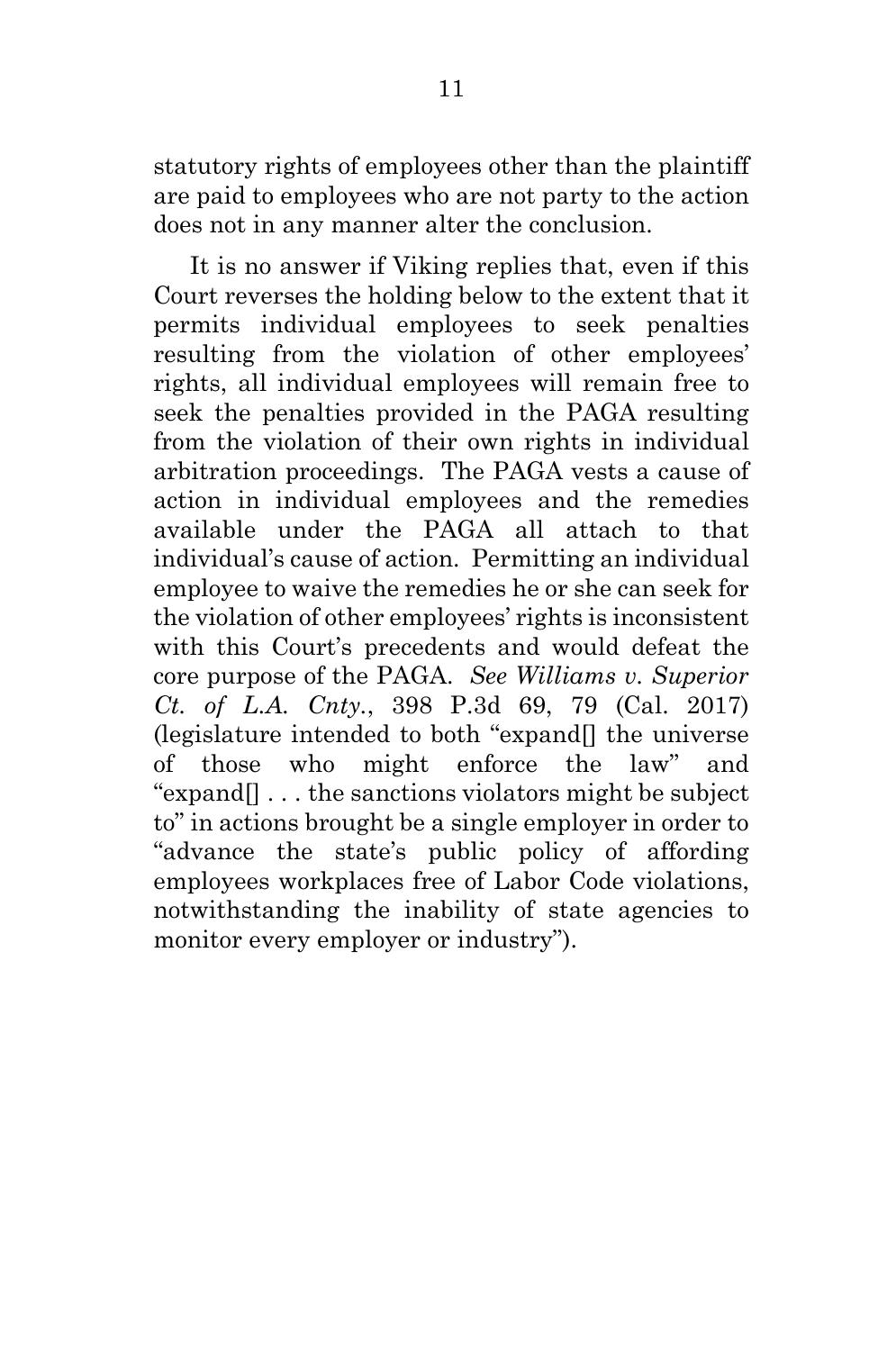# **III. PAGA Claims, like Labor Arbitrations, Are Bilateral Proceedings Notwithstanding that They May Benefit Multiple Employees**

A PAGA action is no different than arbitration proceedings that are routine under collective bargaining agreements and have been since prior to the enactment of the FAA.6 Labor unions, in their representative capacity, bilaterally arbitrate grievances on behalf of employees. *See, e.g.*, *United Steelworkers of Am. v. Am. Mfg. Co.*, 363 U.S. 564, 564 (1960) ("This suit was brought by petitioner union . . . to compel arbitration of a 'grievance' that petitioner, acting for . . . a union member, had filed with the respondent  $\Box$  employer."). Unions regularly file and arbitrate grievances on behalf of multiple employees. *See, e.g.*, *John Wiley & Sons, Inc. v. Livingston*, 376 U.S. 543, 545, 551 (1964) (union's grievances filed on behalf of all represented employees). Arbitrators are empowered to extend remedies to all affected employees. Nat'l Academy of Arbitrators, The Common Law of the Workplace § 10.39 (Theodore J. St. Antoine, ed., 2d ed. 1999) ("An arbitrator may appropriately grant class relief when the grievance is filed by the union as a representative of a group of similarly situated employees, or the grievance is clearly intended to apply to all employees in a group.").

Labor arbitrations frequently involve the types of violations that gave rise to Petitioner Moriana's PAGA action. *See, e.g.*, *T.J. Maxx*, 113 Lab. Arb. Rep. (BL) 534 (1999) (Richman, Arb.) (finding employer

<sup>6</sup> *See* Dennis R. Nolan & Roger I. Abrams, *American Labor Arbitration: The Early Years*, 35 U. Fl. L. Rev. 373 (1983).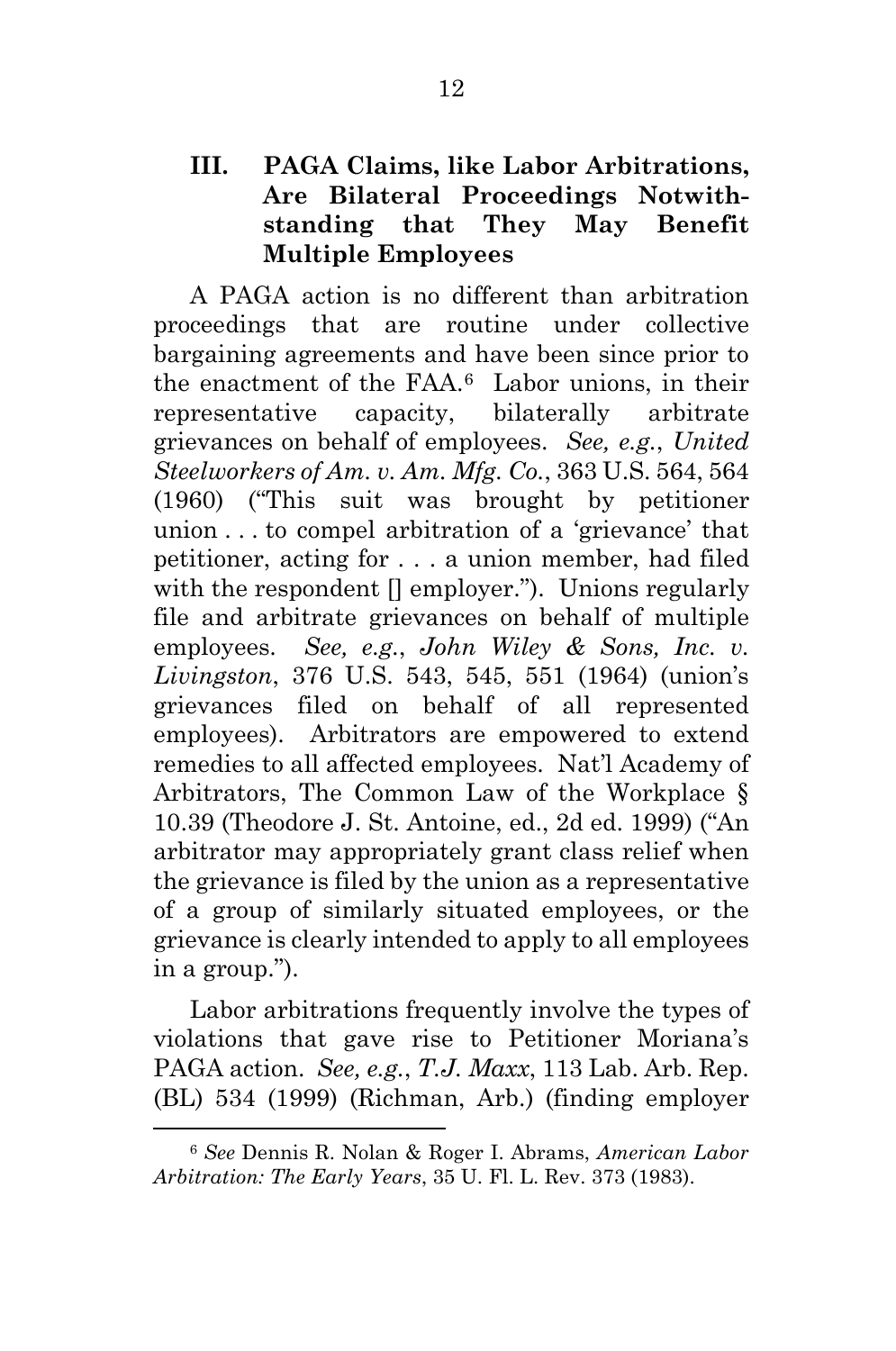violated overtime provisions of the parties' contract by assigning probationary employees to work overtime when regular employees were available); *South Charleston Stamping & Mfg.*, 115 Lab. Arb. Rep. (BL) 710 (2001) (Feldman, Arb.) (finding employer violated the parties' contract by assigning employees to work overtime without paying overtime rates); *U.S. Steel Corp.*, 124 Lab. Arb. Rep. (BL) 106 (2007) (Bethel, Arb.) (finding employer violated the parties' contract by failing to provide paid meal period, and instead requiring employees to work more than eight hours per day); *HS Automotive*, 105 Lab. Arb. Rep. (BL) 621 (1995) (Duda, Arb.) (finding employer violated the parties' contract by reducing employees' pay for meal period). Crafting remedies for contractual violations often requires considerable individualized inquiry in order to make employees whole. *See, e.g.*, *T.J. Maxx*, 113 Lab. Arb. Rep. at 538 (requiring determination, for nearly a one-year period, of which regular employees were available to work when probationary employees were given overtime hours, and awarding overtime pay to those employees); *South Charleston Stamping & Mfg.*, 115 Lab. Arb. Rep. at 714 (requiring determination, for six-month period, of which employees worked threeday, twelve hour shift and were thus entitled to timeand-a-half or double-time pay, depending on days they worked); *U.S. Steel*, 124 Lab. Arb. Rep. at 110 (requiring determination of which employees were denied paid meal periods, and thus worked longer than eight hour shifts, going back more than two years, and were therefore entitled to overtime pay for hours worked in excess of eight per day); *HS Automotive*, 105 Lab. Arb. Rep. at 626 (requiring determination of which employees were improperly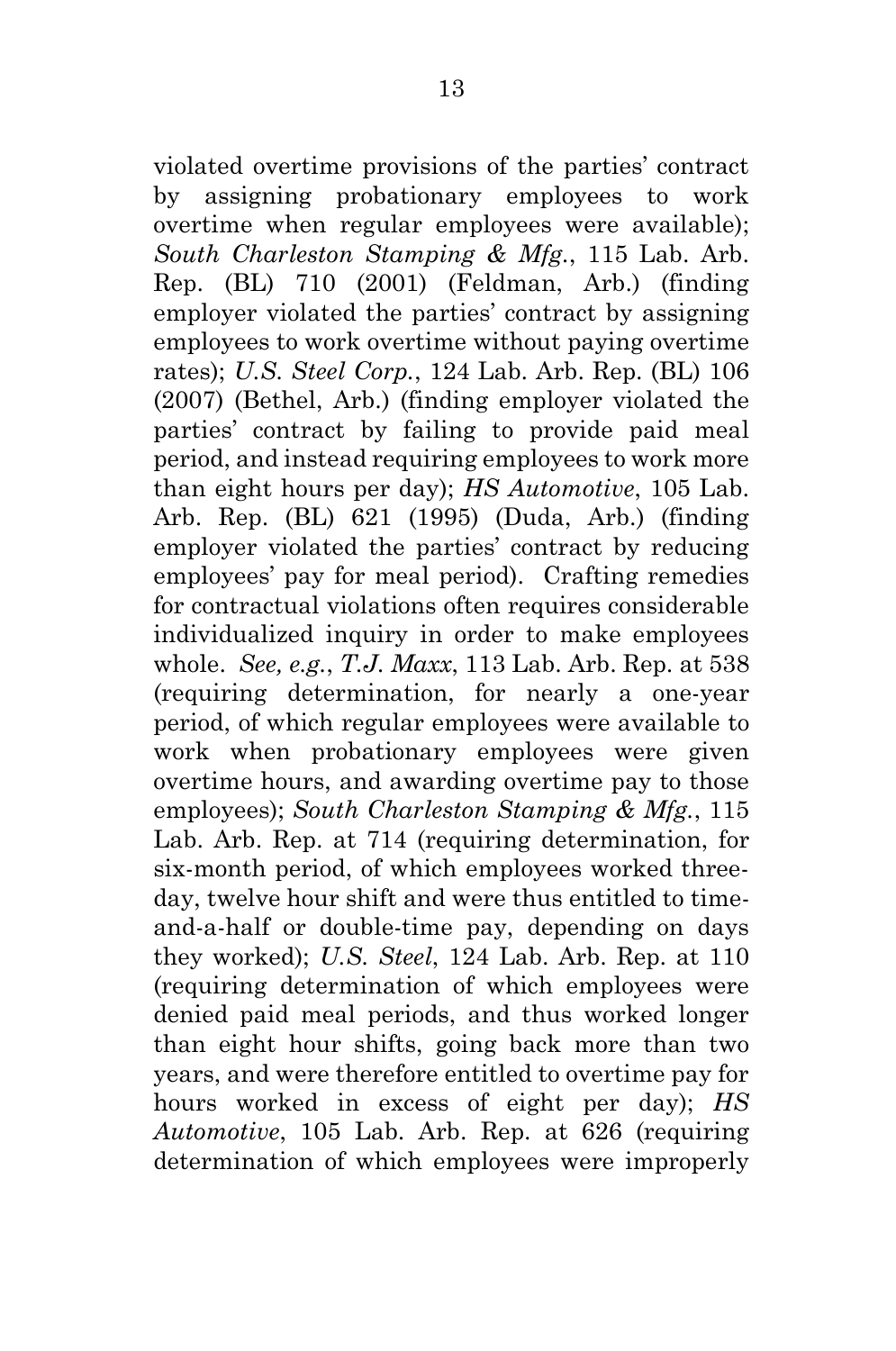docked pay, and whether the additional work hours qualified employees for overtime pay). *See also* Br. of Amicus Nat'l Acad. of Arbs. at 12-14, 16-23. Arbitration of PAGA claims would actually be far simpler than labor arbitrations, as the PAGA arbitration would involve less individualized inquiry because PAGA claims do not require any inquiry into the actual damages suffered by individual employees.

While Viking claims that PAGA claims cannot be arbitrated because they may seek penalties for a wide variety of violations, labor arbitrators commonly allow multiple and disparate grievances to be adjudication in one proceeding. *See, e.g.*, *Apex Smelting Co.*, 53 Lab. Arb. Rep. (BL) 239, 244-46 (1969) (Dworkin, Arb.) (allowing consolidation, over employer objection, of three separate and unrelated disciplinary grievances, involving three different employees, where each grievance was ripe for arbitration, and stating that "[b]oth courts and arbitrators have ruled that several cases may be consolidated for the purpose of arbitration proceedings"); *see also Avon Prods., Inc. v. UAW Loc. 710*, 386 F.2d 651, 659 and n. 6 (8th Cir. 1967) (holding that disputes over whether multiple grievances can be consolidated into one arbitration hearing is for the arbitrator to decide, and collecting cases in which arbitrators have allowed for such consolidation).

Despite these characteristics, this Court has made clear that labor arbitration is far from inconsistent with the fundamental attributes of arbitration, stating that employers and unions, as the representatives of employees, "generally favor arbitration precisely because of the economics of dispute resolution." *Pyett*, 556 U.S. at 257.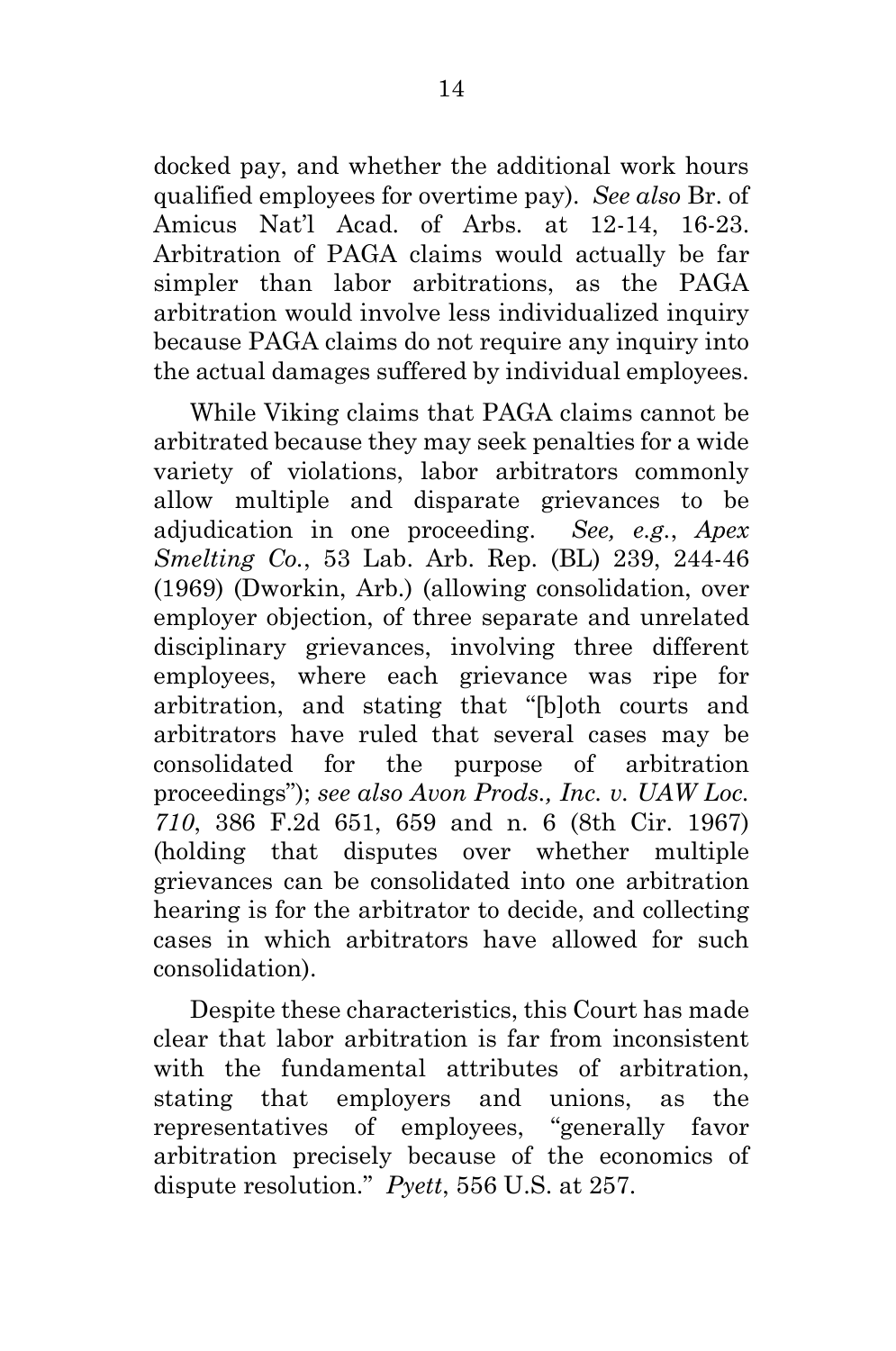The concerns this Court has expressed about state laws or judicial doctrines that permit "[c]lasswide arbitration," despite an agreement to the contrary, are not present in arbitration of PAGA claims. *AT&T Mobility LLC v. Concepcion*, 563 U.S. 333, 348 (2011). Arbitration of PAGA claims does not involve "absent parties" as there are no parties other than the individual employee bringing the PAGA claim and the employer. *Id*. Arbitration of PAGA claims also does not require that the arbitrator be "knowledgeable in the often-dominant procedural aspects of [class] certification" because there is no class and no certification. *Id*. Arbitration of PAGA claims is not "more likely to generate procedural morass." *Id.* Arbitration of a PAGA claim does not "*require*[] procedural formality." *Id* at 349 (emphasis in original). While arbitrating PAGA claims may involve "higher stakes," *id*., that alone cannot be grounds for preempting a state law intended specifically to create "higher stakes" in order to serve a legitimate and traditional state purpose.

The California Supreme Court held in *Arias* not only that a PAGA plaintiff need not invoke class action procedures under State law in order to pursue all the remedies available under the PAGA, but that "PAGA actions [are] fundamentally different from class actions." *Baumann v. Chase Inv. Servs. Corp*., 747 F.3d 1117, 1122 (9th Cir. 2014) (*citing Arias*). *See also Williams*, 398 P.3d at 80 ("PAGA actions and certified class actions have a host of identifiable procedural differences."); *Sakkab*, 803 F.3d at 435 (recognizing "'fundamental[]' differences between PAGA actions and class actions") (alteration in original) (*quoting Baumann*, 747 F.3d at 1123).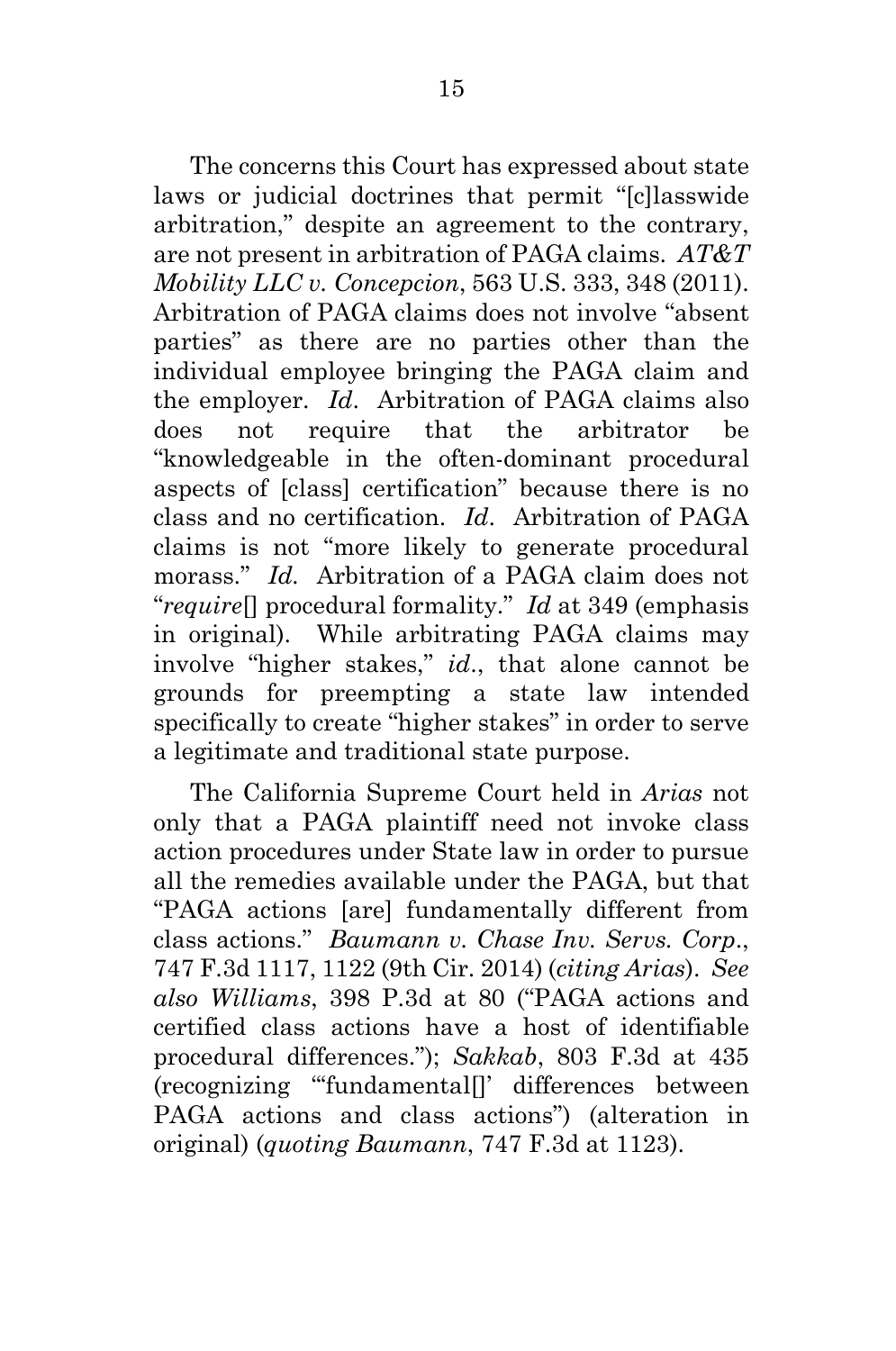Indeed, in *Baumann*, the Ninth Circuit held that PAGA actions are not even brought under a state rule that is "similar" to or that "closely resembles" Federal Rule of Civil Procedure 23 (for purposes of permitting removal under the Class Action Fairness Act). 747 F.3d at 1121. The Ninth Circuit explained at length:

PAGA has no notice requirements for unnamed aggrieved employees, nor may such employees opt out of a PAGA action. In a PAGA action, the court does not inquire into the named plaintiff's and class counsel's ability to fairly and adequately represent unnamed employees—critical requirements in federal class actions under Rules 23(a)(4) and (g) . . . . Moreover, unlike Rule 23(a), PAGA contains no requirements of numerosity, commonality, or typicality. . . . In addition, the finality of PAGA judgments differs distinctly from that of class action judgments. The Federal Rules ensure that members of the class receiving notice and declining to opt out are bound by a judgment. Fed. R. Civ. P. 23(c)(3). Class action judgments are also preclusive as to all claims the class could have brought. . . .

*Id.* at 1123.

In contrast, PAGA expressly provides that employees retain all rights "to pursue or recover other remedies available under state or federal law, either separately or concurrently with an action taken under this part." Cal. Lab. Code  $\S$  2699(g)(1). "[I]f the employer defeats a PAGA claim, the nonparty employees, because they were not given notice of the action or afforded an opportunity to be heard, are not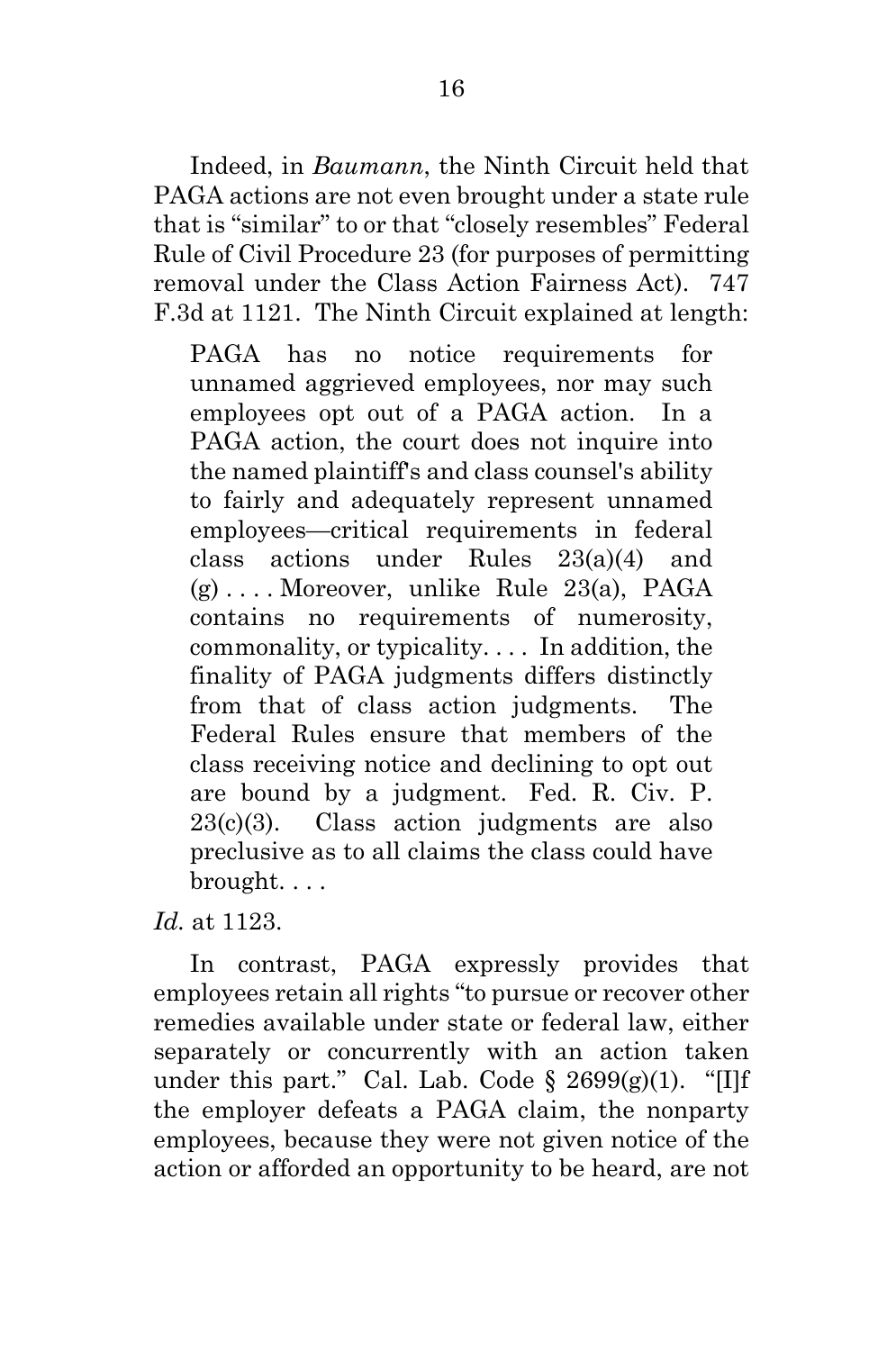bound by the judgment as to remedies other than civil penalties." *Ochoa–Hernandez v. Cjaders Foods, Inc.,* No. C 08–2073 MHP, 2010 WL 1340777, at \*4 (N.D. Cal. Apr. 2, 2010); *see Arias,* 209 P.3d at 934.

In short, "a PAGA suit is fundamentally different than a class action." *McKenzie v. Fed. Express Corp.,* 765 F. Supp. 2d 1222, 1233 (C.D. Cal. 2011). These differences stem from the central nature of PAGA. PAGA plaintiffs are private attorneys general who, stepping into the shoes of the Labor & Workforce Development Agency (LWDA), bring claims on behalf of the state agency. *Baumann*, 747 F.3d at 1122-23. *See also Canela v. Costco Wholesale Corp*., 971 F.3d 845, 850-56 (9th Cir. 2020) (same).7

Moreover, the California Supreme Court ruled in 2020 that an employee whose own claims under the Labor Code had been fully remedied can still pursue a PAGA action in contrast to the rule governing a named plaintiff in a class action. *Compare Kim*, 459 P.3d at 1126, *with Campbell-Ewald Co. v. Gomez*, 577

<sup>7</sup> While Viking expresses outrage about the fact that the PAGA permits a single plaintiff to recover penalties, not only for other employees who suffered the same type of violation of the Labor Code, but also for others who suffered dissimilar violations, *see* Petitioner's Brief at 7, that fact clearly distinguishes PAGA actions from class actions. The California courts have rejected efforts to limit the penalties that a plaintiff can recover under the PAGA on precisely that grounds. *Huff v. Securitas Sec. Servs. USA, Inc*., 23 Cal. App. 5th 745, 757 (2018) ("But a representative action under PAGA is not a class action.") *But see Magadia v. Wal-Mart Assocs., Inc*., 999 F.3d 668, 673-78 (9th Cir. 2021) (holding that employee lacks Article III standing to bring PAGA claim in federal court relating to violation of Labor Code the employee did not suffer). And, in fact, Viking acknowledges that PAGA actions are "less truly representative, than class actions." Pet'r's Br. at 7.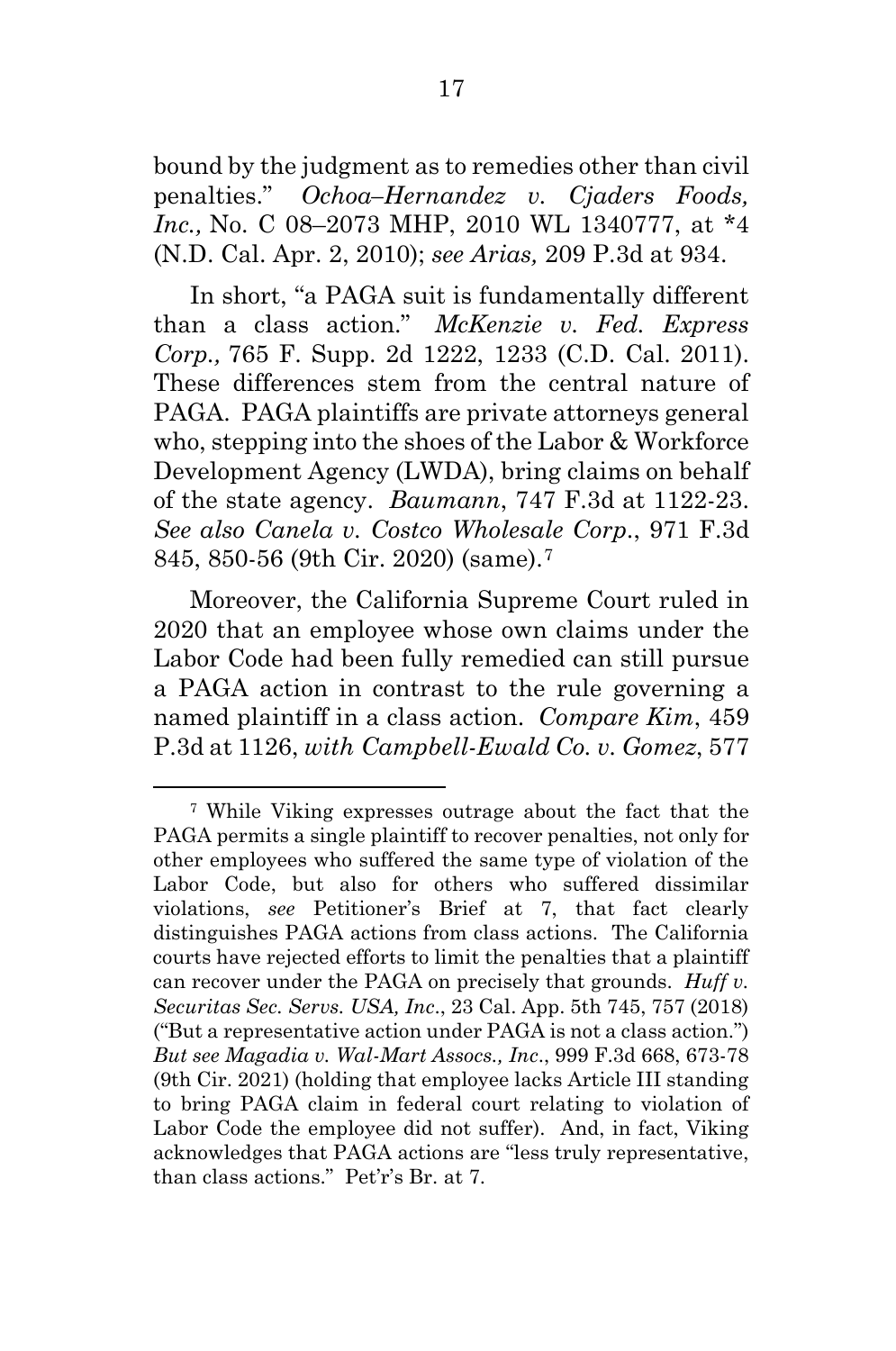U.S. 153, 160-61 (2016) (stating, with regards to class and collective actions, that "[i]f an intervening circumstance deprives the plaintiff of a personal stake in the outcome of the lawsuit, at any point during litigation, the action can no longer proceed and must be dismissed as moot") (citation and quotation marks omitted). And, just this year, the Ninth Circuit held that a non-party employee who received a portion of a settlement of both class and PAGA claims could appeal a trial court's approval of the settlement of the class claims but not the PAGA claims. *Saucillo v. Swift Transp. Co. of Ariz., LLC*, Nos. 20-55119, 20-55159, 2022 WL 414692, at \*7 (9th Cir. Feb. 11, 2022) ("objectors to a PAGA settlement are not 'parties' to a PAGA suit in the same sense that absent class members are 'parties' to a class action.") Viking's contention that "there is no meaningful difference between the class action at issue in *Concepcion,* the collective actions at issue in *Epic*, and the representative PAGA action at issue here," Petitioner's Brief at 23, simply ignores all of these "meaningful difference[s]."

Viking's argument that the fact that adjudication of PAGA claims might involve assessment of allegations that the rights of multiple employees have been violated under multiple sections of the Labor Code makes such claims inappropriate for arbitration would have this Court revert to the jurisprudence that was expressly rejected in *Gilmer* and *Pyett*. But those "misconceptions have been corrected. For example, the Court has 'recognized that arbitral tribunals are readily capable of handling the factual and legal complexities of antitrust claims.'" *Pyett*, 556 U.S. at 268 (*quoting Shearson/Am. Express, Inc. v. McMahon*, 482 U.S. 220, 232 (1987)). And this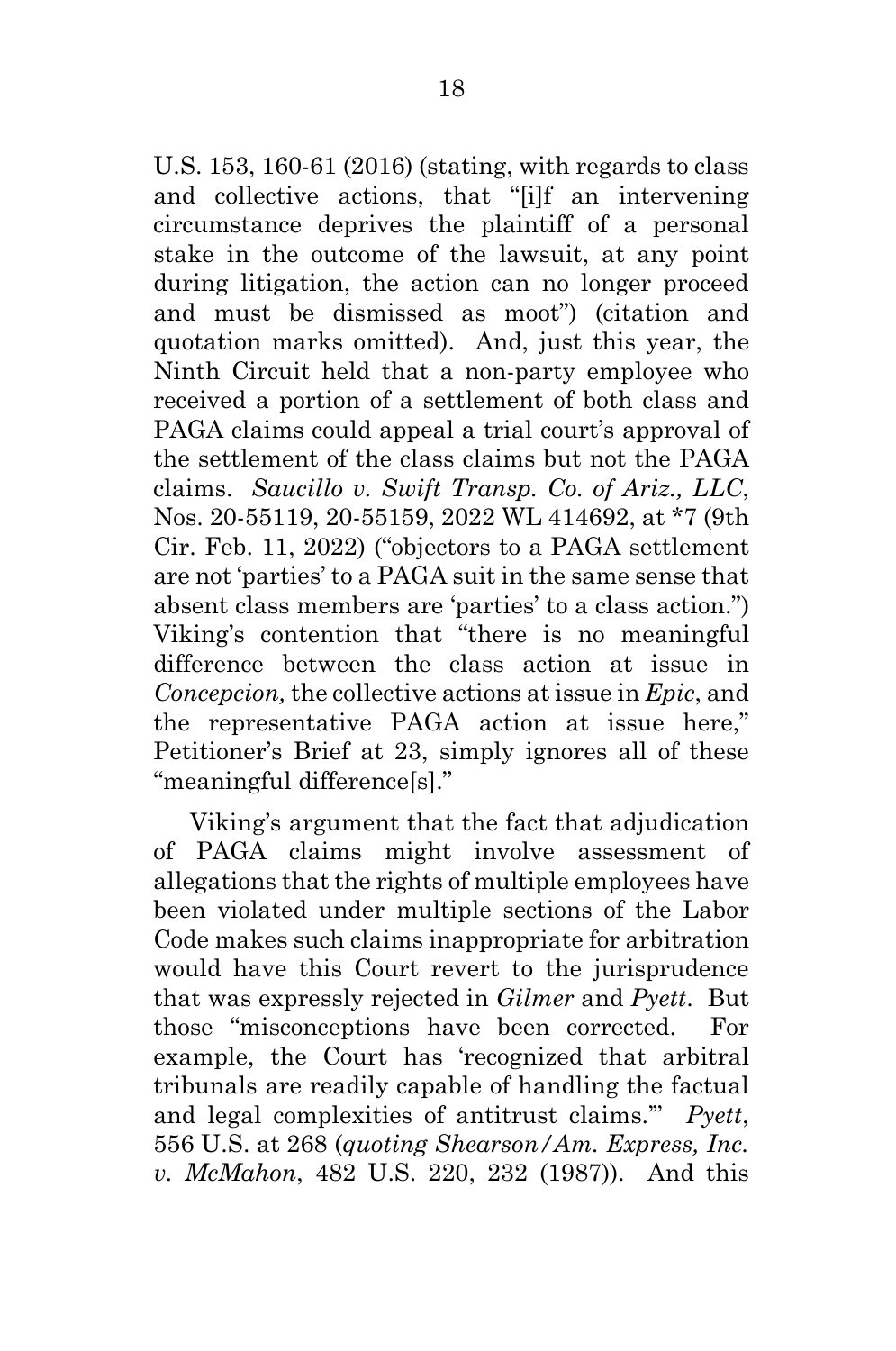Court has stated that "potential complexity should not suffice to ward off arbitration." *Mitsubishi Motors*, 473 U.S. at 633.

# **IV. Viking's Arguments Concerning the Cost and Complexity of PAGA Claims Are Better Addressed to the State Legislature than to this Court**

At bottom, Viking argues that permitting individual employees to bring PAGA claims in court or in arbitration would be so expensive for employers that employers should be permitted to extinguish employees' cause of action entirely by simply including language waiving the right to bring a PAGA claim in arbitration agreements. *See, e.g*., Pet'r's Br. at 3 ("lawsuits . . . extracting millions of dollars from employers"); at 7 ("PAGA authorizes civil penalties that can quickly pile up"); at 17 (PAGA claims involve "the same, if not greater, risks" to employers than class actions); at 47 ("the size, scope, and potential monetary awards in a single PAGA action are staggering"). In fact, Viking attacks the California legislature for providing for the award of "substantial civil penalties" for "trivial Labor Code foot-faults like not including 'the start date for the pay period' on a pay stub." Pet'r's Br. at 30. *See also id*. at 46 ("the Labor Code's regulation of virtually every minutiae of an employer's pay practices"). But that is not a cognizable argument under the FAA and is an argument that was made unsuccessfully to the California legislature. *See* Cal. B. Analysis, S.B. 796 Assemb. (June 26, 2003) (Westlaw) (explaining that opponents of the PAGA argued unsuccessfully to the legislature that enactment of the law would lead to employers being penalized for "minor and inadvertent actions" such as the "inadvertent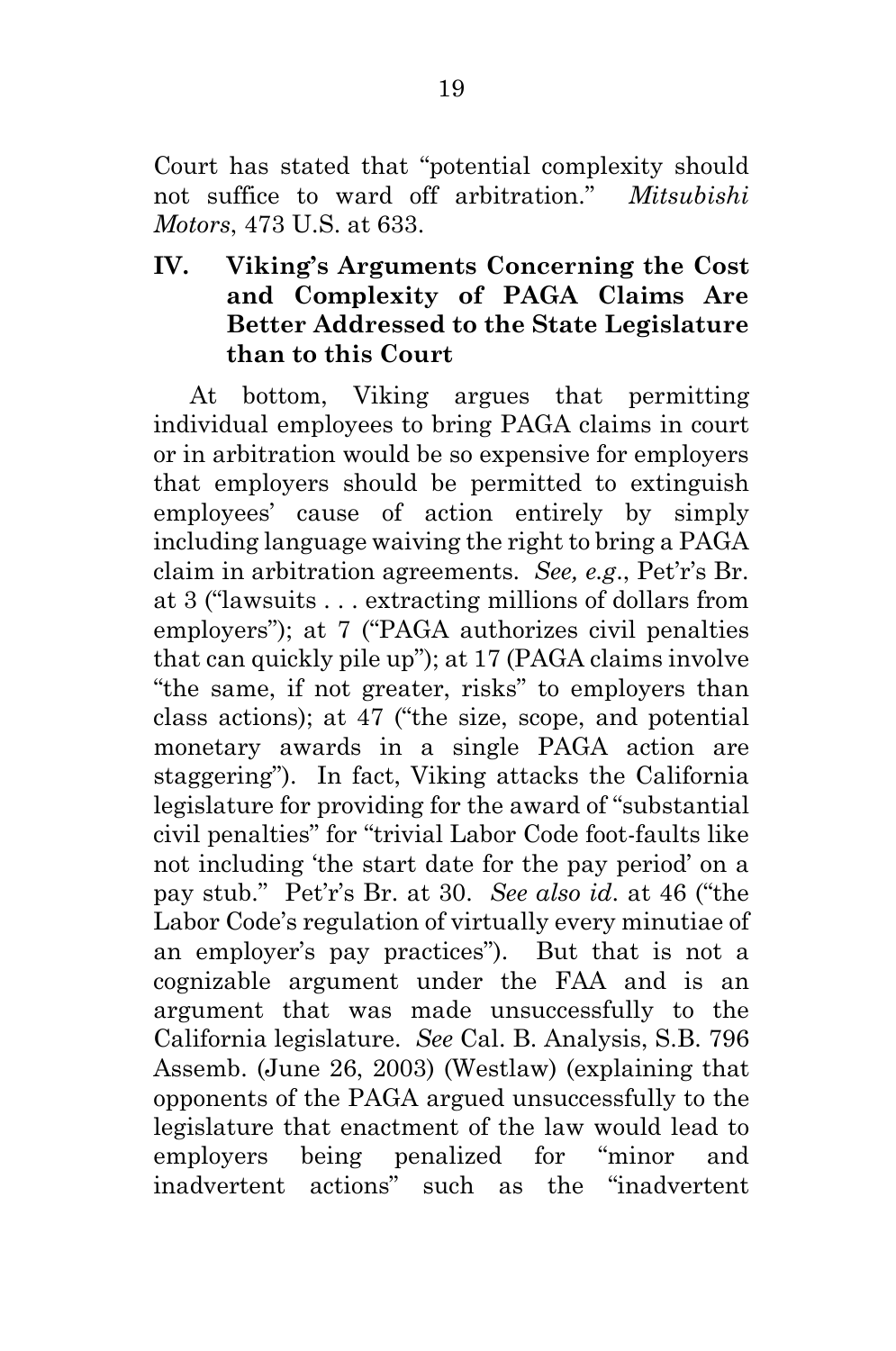deletion of information on a paycheck" and that the legislation could lead to "penalties that could reach staggering amounts").

Viking and other employers are free to advocate for reform of the PAGA in the State legislature, but this Court cannot permit Viking to subvert the decisions of the democratically-elected branch concerning what causes of action to create, the elements of those causes of action, or the available remedies. The FAA requires no such thing. Rather, the policy in favor of arbitration this Court has found implicit in the FAA also favors arbitration of PAGA claims.

#### **CONCLUSION**

The judgment of the court of appeals should be affirmed.

Respectfully Submitted,

/s/ Harold Craig Becker Harold Craig Becker (*Counsel of Record*) Matthew J. Ginsburg Maneesh Sharma AFL-CIO 815 Black Lives Matter Plaza, N.W. Washington, DC 20006 202-637-5310 cbecker@aflcio.org

*Counsel for American Federation of Labor and Congress of Industrial Organizations*

Dated: March 9, 2022